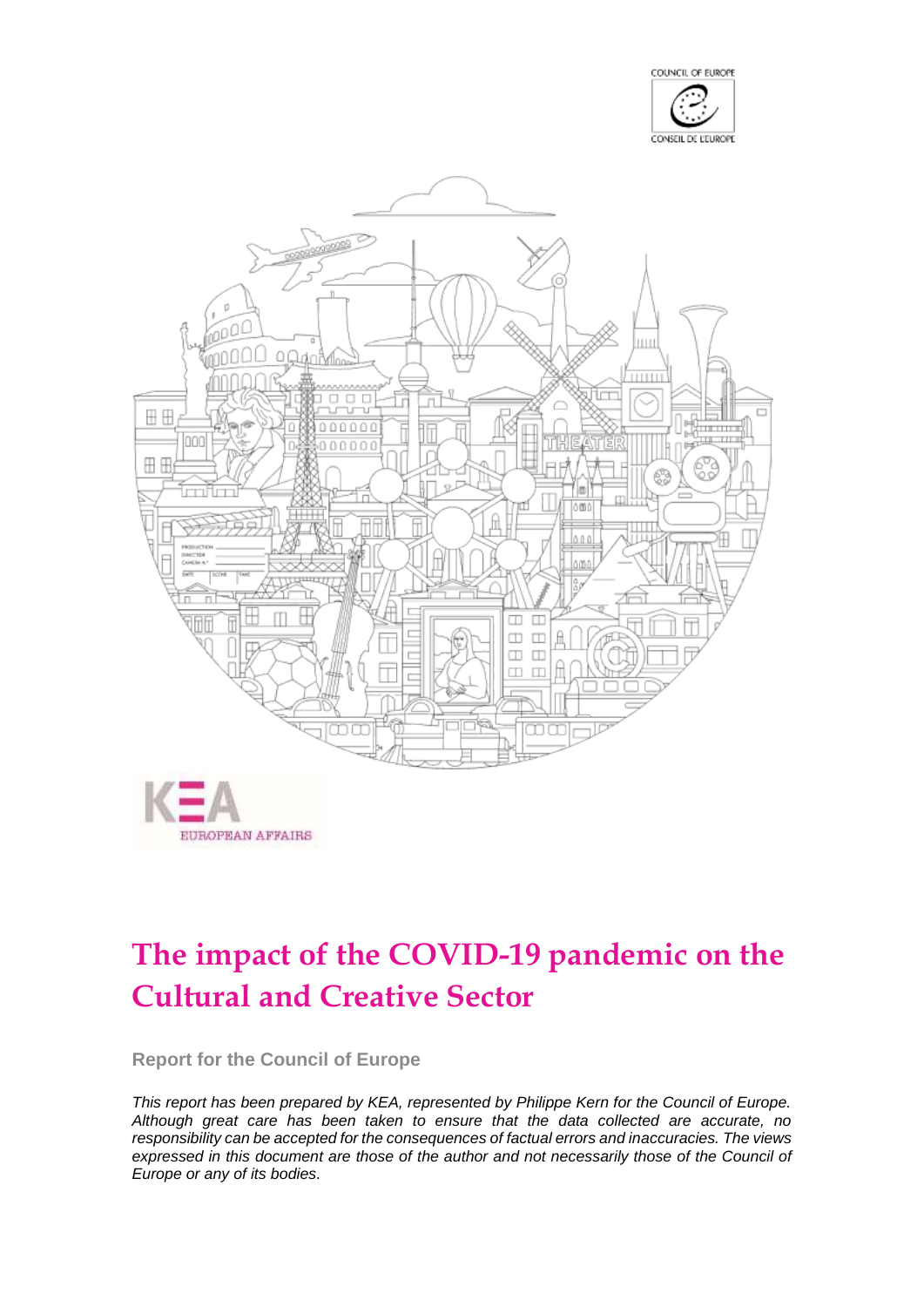The COVID-19 pandemic has wounded sociality and limited the possibility to stay together: the essence of many forms of art. The report aims to provide a first analysis on the tremendous impact on the cultural and creative sector (CCS).

The wording "CCS" is defined here as all the sectors whose activities are based on cultural values, or artistic, creative expressions, market or non-market-oriented. It includes architecture, archives, libraries and museums, artistic crafts, audio-visual tangible and intangible cultural heritage, design, festivals, music, literature, performing arts, publishing, radio and visual arts.<sup>1</sup>

The arts and creative activities play a crucial role in the well-being and cohesion of the community, shaping values; they represent the key to assure freedom of expression and innovation. According to the joint statements of Italian, German and Spanish Ministers, culture seems to be recognised, in the political agenda, as "best antidote [..] in the European Community" to the crisis caused by the COVID-19 pandemic.<sup>2</sup>

Beyond its immaterial value, the CCS is important for the European economy. According to Eurostat, this market employed 8.7 million people in 2018, equivalent to 3.8 % of the total number of persons employed within the EU-28<sup>3.</sup> This last percentage represents a reliable parameter for the Council for Europe membership, too.<sup>4</sup>

The industry has been growing steadily after the 2008 economic crisis, witnessing an increased demand for entertainment and culture: in 2017, there were 1.1 million cultural enterprises in the EU-27. <sup>5</sup> The CCS is deeply connected with other essential economic sectors such as tourism and information technology for instance.

When analysing the impact of the crisis we should acknowledge that the CCS comprehends a variety of subsectors; it also includes all the activities of the cultural and creative products' value chain, from development to dissemination.

The present work provides a first assessment of the pandemic's economic impact on the sector, enlightening the intrinsic precarity of its workers. It continues with a panoramic overview on the measures taken at the international, national and local level to tackle the economic and social crisis. A prospective on the "new normalities" provoked by the pandemic conclude the report.

<sup>3</sup>Eurostat. (2019). Culture statistics--Cultural Employment. [https://ec.europa.eu/eurostat/statistics](https://ec.europa.eu/eurostat/statistics-explained/index.php/Culture_statistics_-_cultural_employment#Self-employment)ed/index.php/Culture\_statistics\_-\_cultural\_employment#Self-employment, (last accessed 14 June 2020).

<sup>1</sup> European Investment Fund (2019). Market Analysis of the Cultural and Creative Sectors in Europe. [https://www.eif.org/what\\_we\\_do/guarantees/cultural\\_creative\\_sectors\\_guarantee\\_facility/ccs-market-analysis-europe.pdf](https://www.eif.org/what_we_do/guarantees/cultural_creative_sectors_guarantee_facility/ccs-market-analysis-europe.pdf)

<sup>2</sup> Dario Franceschini, Michelle Müntefering, & José Manuel Rodríguez. (2020, April 3). Together we are stronger than the virus. Corriere Della Sera. https://www.corriere.it/cultura/20\_aprile\_03/together-we-are-stronger-than-the-virus-c4 [11ea-856e-f9aa62c97d7a.shtml.](https://www.corriere.it/cultura/20_aprile_03/together-we-are-stronger-than-the-virus-c4e3f210-75ca-11ea-856e-f9aa62c97d7a.shtml)

<sup>4</sup> Other CoE Member States, such as Iceland, Switzerland and Norway, recorded shares of cultural employment that were just above the EU average percentage; others, such as North Macedonia, Serbia and Turkey, were just below it. Ibidem.

<sup>5</sup> Ibidem.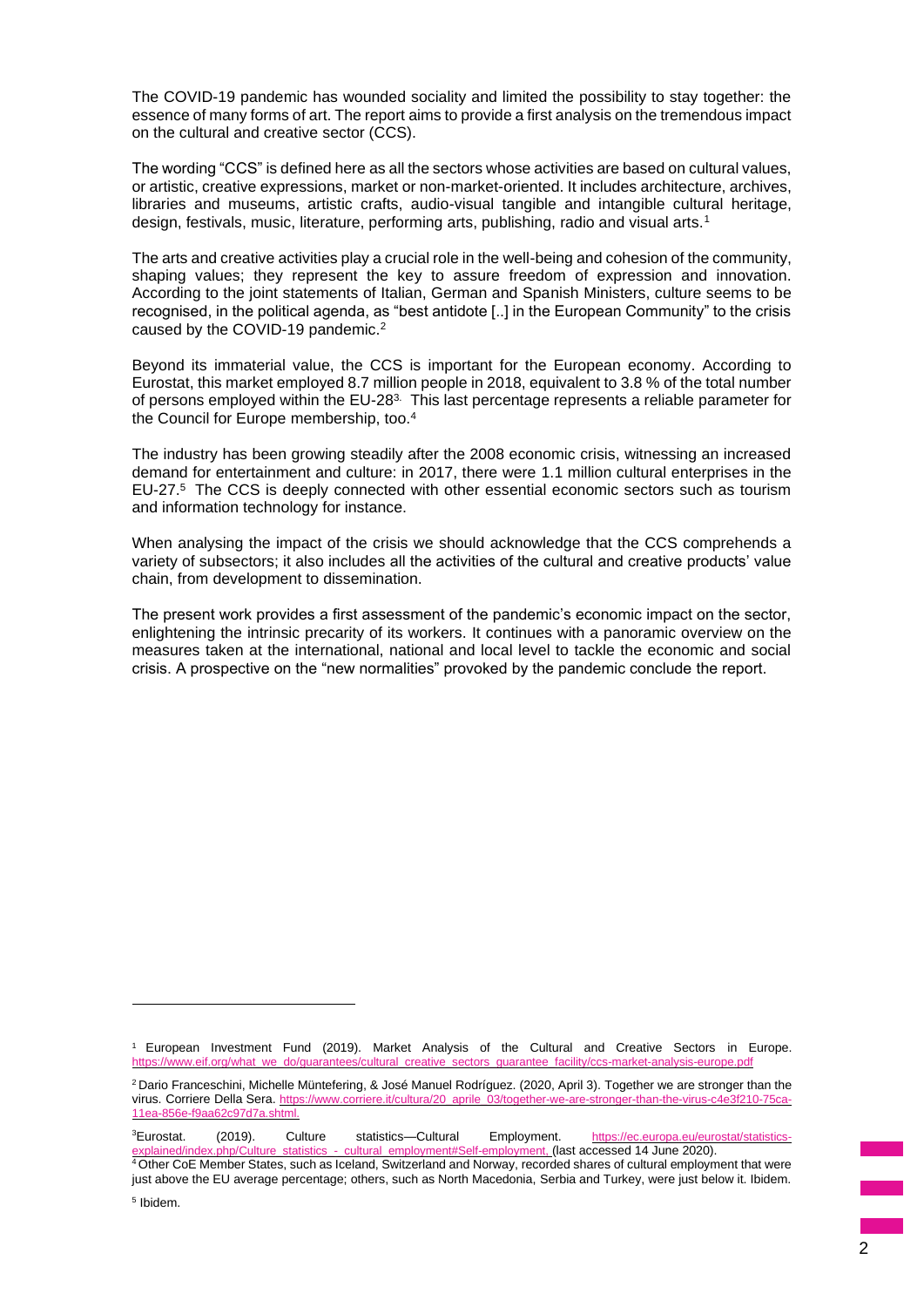# **Section 1. Economic and Social Impact of COVID-19 on CCS**

The CCS, crucial for the European economy and the well-being of its citizens, has been profoundly wounded by the measures taken to fight the spread of Covid-19 pandemic. Suddenly, with the outbreak of the virus, global production has been stopped, affecting the whole value chain: events have been postponed or cancelled, the related marketing, distribution and touring too. Bookshops, cinemas, concert halls, museum, theatres, heritage sites or art galleries have been closed down. This section illustrates the impact of COVID on CCS national economies, illustrating the specificities of some sub-sectors, and it provides insights on the precarious conditions of the CCS's workers.

At the present moment, it is difficult to assess the overall economic impact on the CCS value chain and its sub-sectors; nevertheless, some estimates provide an essential snap-shot of the seriousness of damage suffered by the industry. In France alone, the health crisis is affecting 2 000 cinemas, 3 000 bookshops, 1 200 museums, 1 000 theatres, hundreds of art galleries and life events including festivals or trade fairs.

Spending on recreation and culture in the G7 economies has decreased significantly: for instance, -10% UK, -7% Germany, -6% France and -5% Italy.<sup>6</sup> According to Unesco at the beginning of June 2020 50% of world heritage sites are still closed.<sup>7</sup>

In Germany, a report from the Kompetenzzentrum Kultur und Kreativwirtschaft of the Federal Government provides the most comprehensive estimates of the damages on the national CCS. The report estimates the impact across various subsectors (music, film and performing arts). It considers the turnover losses (with a conservative scenario) to be respectively EUR 2.5 billion, 3.4 billion and 2 billion for the selected sub-sectors. Taken together it estimates that CCS in Germany will experience a turnover loss of approximately EUR 21.7 billion or 12.7% of its annual turnover (conservative scenario). The most severe scenario predicts a 23% loss (EUR 39.8 billion). The report stresses that CCS employs 1.7 million people in Germany with only 940 000 of them being employees benefiting from social protection.<sup>8</sup>

In Slovenia a survey shows that cultural workers expect the turnover of businesses to decrease by an average of 44% in 2020. 63% of cultural entrepreneurs felt that state measures were insufficient to cover the losses.<sup>9</sup>

In France, the National Centre of Music (CNM) estimates the losses generated by COVID-19 on live performances to be between EUR 1.7 and 2 billion.<sup>10</sup> "La Scala" of Milan estimates that limiting its audience to 200 people, means a loss of EUR 50 000 per day whilst having already lost EUR 20 million.<sup>11</sup>

The cancellation of trade fairs and markets represent an incredibly severe loss of opportunity to find buyers and sellers for artistic productions. In 2020 the following Europe-based trade fairs with

<sup>6</sup> EOCD. (2020). *Evaluating the Initial Impact of COVID-19 Containment Measures on Economic Activity*. [https://read.oecd-ilibrary.org/view/?ref=126\\_126496-evgsi2gmqj&title=Evaluating\\_the\\_initial\\_impact\\_of\\_COVID](https://read.oecd-ilibrary.org/view/?ref=126_126496-evgsi2gmqj&title=Evaluating_the_initial_impact_of_COVID-19_containment_measures_on_economic_activity#page=5)containment\_measures\_on\_economic\_activity#page=5, (last accessed 14 June 2020).

<sup>7</sup>UNESCO. (2020). *Monitoring World Heritage Site Closures*. [https://en.unesco.org/covid19/cultureresponse/monitoring](https://en.unesco.org/covid19/cultureresponse/monitoring-world-heritage-site-closures)[world-heritage-site-closures,](https://en.unesco.org/covid19/cultureresponse/monitoring-world-heritage-site-closures) (last accessed 14 June 2020).

<sup>8</sup> Prognose AG. (2020) COVID 19 Impact on the Cultural and Creative Industries in Germany - Last Update 17.04.2020 – Economic Effects in a Scenario Analysis, Kompetenzzentrum Kultur und Kreativwirtschaft des Bundes.

<sup>9</sup> Eva Matjaž, Polona Černič, & Teja Kosi. (2020). *Slovenski Kulturno-Kreativni Delavec v času COVID-19*. Poligon Kreativni Center.

<sup>&</sup>lt;sup>10</sup> Festivals ou Concerts de Musique. Le Seul Secteur du Spectacle Vivant Musical Accuse 2 Milliards de Pertes. (2020, May 27). *La Tribune*. [https://www.latribune.fr/entreprises-finance/services/tourisme-loisirs/spectacle-vivant-musical-le](https://www.latribune.fr/entreprises-finance/services/tourisme-loisirs/spectacle-vivant-musical-le-cnm-evalue-les-pertes-a-pres-de-2-milliards-d-euros-848766.html)[cnm-evalue-les-pertes-a-pres-de-2-milliards-d-euros-848766.html](https://www.latribune.fr/entreprises-finance/services/tourisme-loisirs/spectacle-vivant-musical-le-cnm-evalue-les-pertes-a-pres-de-2-milliards-d-euros-848766.html)

<sup>11</sup> Covid-19, la Scala di Milano rischia di non riaprire dopo il lockdown. (2020, May 26). *Milano Today*. https://www.milanotoday.it/attualita/coronavirus/teatro-scala-riapertura.html.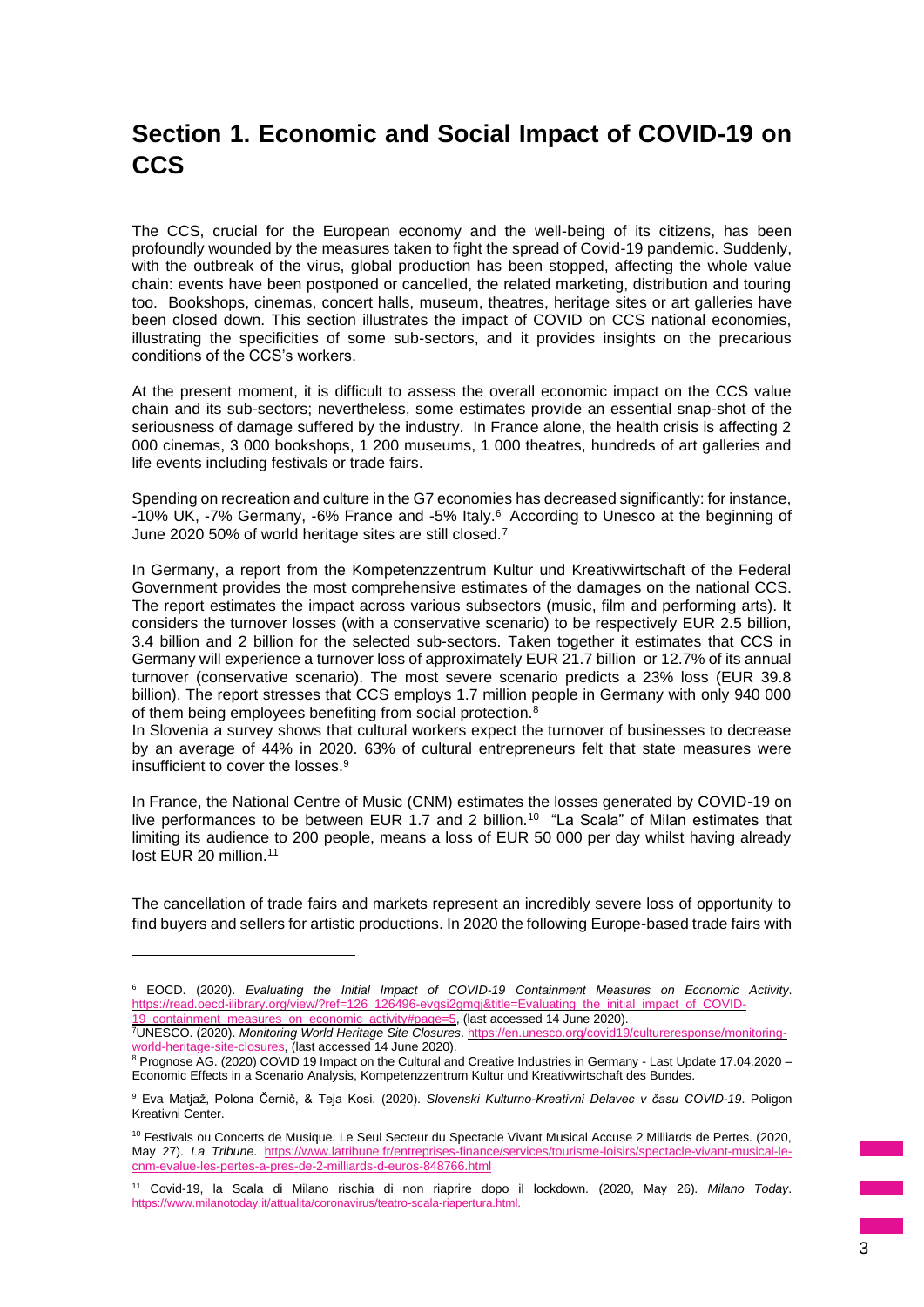global reach fell victim to COVID-19 : The Cannes Film Market, The Music market (Midem), Art Basel, Salone Mobile (Design), Gamescom (Videogames) or the Avignon Festival (Theatre). Fortunately, the Frankfurter Buchmesse the showcase for the international book industry is set to take place in October 2020.

Total sales of art works worldwide fell 97% at Christie's, Sotheby's and Phillips during May, from nearly USD 2.9 billion in 2019 to USD 93 million in May 2020. This is the lowest public auction total ever recorded for the month by the database (which tracks totals as from 2007). "The sharp fall isn't so surprising given that all but three of May's auctions were purely online. Historically, online sales from these auction houses have generated less than USD 2 million on average each, compared to USD 50 million from the live evening sales," says Christine Bourron, chief executive of Pi-eX.<sup>12</sup>

The Audio-Visual (AV) sector and film/TV production is experiencing similar problems. At production level all shootings had to stop. Distancing measure are difficult to implement in production phases. At distribution level most movie releases have been deferred as cinemas are closed, disrupting supplies and release schedules. In parallel several film festivals have been cancelled or moved to online platforms.<sup>13</sup> The UNESCO monitoring system estimates that the cinema industry worldwide is bound to lose EUR 7 billion.<sup>14</sup>

For museums, the social-distancing problem<sup>15</sup> will add an additional difficulty to the closure requirement. The Rijksmuseum which closed in March has normally 12 000 visitors a day. It will be limited to 2 000/ day as from the week of 8 June. The St. Petersburg's Ermitage announced that it will lose half of its annual revenue.<sup>16</sup>

As for museums, cinemas and concerts halls are gradually opening up with sanitary measures to respect. The Musikverein in Vienna is reopening in June with only 100 visitors allowed in the audience, the Ravenna festival in Italy will start with an open-air concert in late June. Cinemas are due to reopen in most countries as from the end of June.

In its policy report, the Joint Research Centre of the European Commission<sup>17</sup> shows the impact of COVID-19 on cities with a high share of arts jobs and where cultural offering is a main driver of the local economy, notably tourism. The report shows the higher vulnerability of medium-sized cities in Southern Europe. It can be deducted that the important contribution of tourism and culture to the economy will come as a major challenge for economies in the Balkans, Central and Eastern Europe. The impact of COVID-19 will be even more severe as often these countries overlook the importance of CCS in the economy and in territorial attractiveness. The local creative ecosystems, aside major national cultural institutions, are clearly at risk in the absence of accompanying support measures. COVID-19 is shedding an interesting spotlight on the importance of cultural infrastructure in the tourism and travel economy. Reciprocally the cultural sector will have to reassess its relevance to the local economy and citizenship in the absence of international travellers.

 $12$  Melanie Gerlis. (2020, June 4). Art sales fall  $97%$  at the biggest auction houses. Financial Times. [https://www.ft.com/content/beb600dc-a50d-11ea-a27c-b8aa85e36b7e.](https://www.ft.com/content/beb600dc-a50d-11ea-a27c-b8aa85e36b7e)

<sup>&</sup>lt;sup>13</sup> Some countries had to change their national law to allow premiere to be broadcast online.<br><sup>14</sup>UNESCO. & GISAC. (n.d.). Guide pour lancer votre <sup>14</sup>UNESCO, & GISAC. (n.d.). Guide pour lancer votre mouvement ResiliArt. [https://fr.unesco.org/sites/default/files/debate\\_guide\\_fr.pdf](https://fr.unesco.org/sites/default/files/debate_guide_fr.pdf)

<sup>15</sup> The Genoa "Palazzo Ducale" proposes the initiative "5 Minutes with Monet", for one visitor at the time. With this initiative, the Palazzo Ducale Foundation for Culture intends to transform social distancing measures into an opportunity for an immersive experience. Unfortunately, the effort does not seem sustainable for an extended period.  $in$ uti-con-monet

<sup>&</sup>lt;sup>16</sup> Sophia Kishkovsky. (2020, May 8). Russian museums in crisis: State Hermitage projects losses of almost half its annual revenue after closing for two months. The Art Newspaper. [https://www.theartnewspaper.com/analysis/russian-museums](https://www.theartnewspaper.com/analysis/russian-museums-coronavirus)[coronavirus.](https://www.theartnewspaper.com/analysis/russian-museums-coronavirus)

<sup>17</sup> V. Montalto, P.L. Sacco, V. Alberti, F. Panella, M. Saisana. (2020). European Cultural and Creative Cities in COVID-19 Times. Jobs at Risk and the Policy Response. JRC Science for Policy Report, https://publications.jrc.ec.europa.eu/repository/bitstream/JRC120876/kjna30249enn\_1.pdf.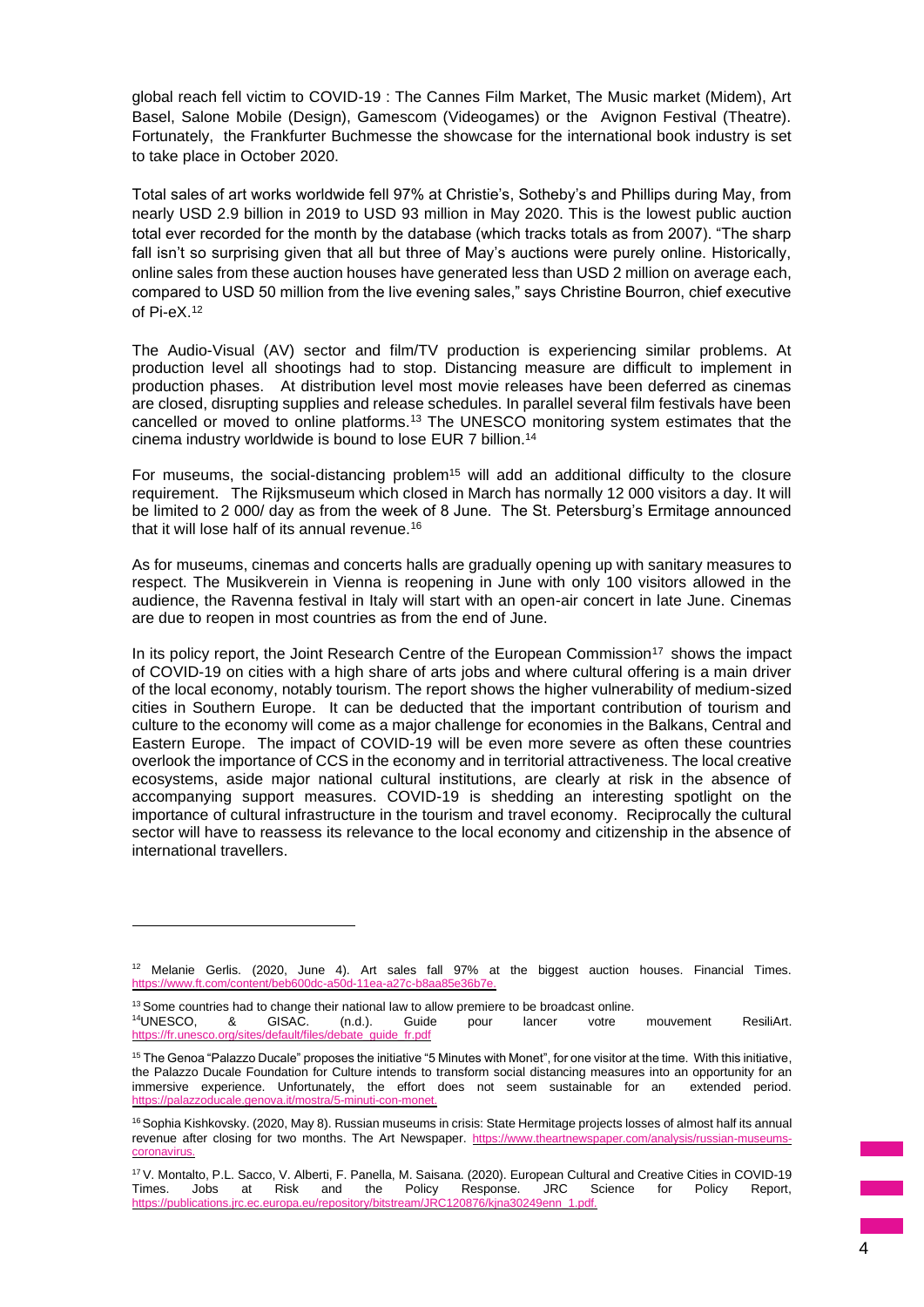Heritage sites not being visited by tourists and mass cultural events are not likely to resume before September, whether in the most seriously affected countries (UK, Spain, Italy, France, Belgium) or countries with less infection cases but obliged to take drastic confinement measures to protect a weaker health service system.

However, it is also important to highlight that not all CCS activities are victims of COVID-19. Online content services benefited from increased demand in subscriptions or on-demand services. Companies like Netflix,<sup>18</sup> Amazon Prime Video, telecom, national VOD services or Spotify enjoyed substantial business growth reflected in increased membership, customers or share price.<sup>19</sup> Whilst impacted by the production pause, the streaming giant Netflix announced in April 2020 that it gained 15.77 million new paid subscribers globally, well above the 7 million it had expected.<sup>20</sup> The music-streaming platform Spotify said it gained six million subscribers in the first quarter of 2020.<sup>21</sup> Sales of physical books online exploded to the detriment of bookshops. News media are affected by less advertising whilst seeing an increase in online subscriptions. The period also witnessed a greater demand for video games, and in-game concerts representing a new phenomenon in cultural consumption.

Finally it is important to consider the social impact of the crisis on cultural workers. CCS organisations are not like any other businesses. Across the EU-28, one third (33%) of the cultural workforce is self-employed, compared with an average of 14% for the whole economy. As such, the relative scale of self-employment in the field of culture is more than twice as high as the average for total employment. Precarity of working conditions is specific to this industry. The Zurich Centre for Creative Economies (ZCCE) issued four notes on the impact of COVID-19. Note number 2 is focusing on the specific situation of CCS workers. It concludes: "we are moving from precariousness to misery". "The situation is untenable for cultural managers who must project themselves into the future" according to Christiane Bourbonnaud from the Avignon International Theatre Festival". <sup>22</sup>

It is evident that the losses suffered due to the pandemic differ depending on the different sources of remuneration of CCS workers as well as the legal status given to artists and freelancers in given countries (social protection for artists is very uneven throughout Europe). The impact is more significant for those who depend on live events and ticketing as those activities have been mandatorily closed or cancelled. At the same time, other institutions are either in a better situation to cope due to the availability of public money<sup>23</sup> or they organise activities that do not require as much social interaction (e.g. writers, visual art, who can be productive in teleworking). However, a noticeable fil rouge connects all the personal situations: precariousness with an uncertain future.<sup>24</sup>

<sup>&</sup>lt;sup>18</sup> Both the legal and illegal AV consumption raised. According to the British piracy watchdog FACT, access to illicit films has grown in the UK. Coronavirus: Film piracy streaming trebles in lockdown. (2020, May 15). *BBC News*. [https://www.bbc.com/news/technology-52676254.](https://www.bbc.com/news/technology-52676254)

<sup>&</sup>lt;sup>19</sup> On the 29<sup>th</sup> March, the word "Netflix" has been searched twice as often as 1<sup>st</sup> February. Data available at https://trends.google.it/trends/explore/TIMESERIES/1592141400?hl=it&tz=-120&date=2020-02-01+2020-03- 31&q=netflix&sni=3.Shares of Spotify surged as 17% to \$163.94 on Wednesday after reporting a 31% in paid subscribers

Matthew Fox. (2020, April 29). Spotify surges 17% after reporting 31% jump in paid subscribers amid coronavirus lockdowns (SPOT). *Market Insider*[. https://markets.businessinsider.com/news/stocks/spotify-stock-price-earnings-report](https://markets.businessinsider.com/news/stocks/spotify-stock-price-earnings-report-jump-paid-subscribers-revenue-coronavirus-2020-4-1029146559)[jump-paid-subscribers-revenue-coronavirus-2020-4-1029146559.](https://markets.businessinsider.com/news/stocks/spotify-stock-price-earnings-report-jump-paid-subscribers-revenue-coronavirus-2020-4-1029146559)

<sup>&</sup>lt;sup>20</sup> Dominic Rushe, & Benjamin Lee. (2020 April 21). Netflix doubles expected tally of new subscribers amid Covid-19 lockdown. *The Guardian*[. https://www.theguardian.com/media/2020/apr/21/netflix-new-subscribers-covid-19-lockdown.](https://www.theguardian.com/media/2020/apr/21/netflix-new-subscribers-covid-19-lockdown)

<sup>21</sup>Spotify hits 130 million subscribers amid Covid-19. (2020, April 29). *BBC News*[. https://www.bbc.com/news/technology-](https://www.bbc.com/news/technology-52478708)[52478708](https://www.bbc.com/news/technology-52478708)

<sup>22</sup> Simon Grand, Frédéric Martel, Roman Page, & Christoph Weckerle. (2020). *"Sleeping Beauty" II, A Relief Policy for the Arts* (II). Zurich Centre for Creative Economies. Notably pages 3-4 [https://www.zhdk.ch/file/live/de/de38f62fedb6c7d8b6fd22ea0520d4c402371819/research\\_note\\_2\\_en\\_1405\\_final.pdf.](https://www.zhdk.ch/file/live/de/de38f62fedb6c7d8b6fd22ea0520d4c402371819/research_note_2_en_1405_final.pdf)

 $23$  In 2018, general government expenditure across the EU on cultural services, broadcasting and publishing services amounted to EUR 90 billion or 1.4 % of all general government expenditure. Eurostat. (2020). *Culture Statistics* [https://ec.europa.eu/eurostat/statistics](https://ec.europa.eu/eurostat/statistics-explained/index.php?title=Culture_statistics_-_government_expenditure_on_culture)[explained/index.php?title=Culture\\_statistics\\_-\\_government\\_expenditure\\_on\\_culture.](https://ec.europa.eu/eurostat/statistics-explained/index.php?title=Culture_statistics_-_government_expenditure_on_culture)

<sup>24</sup> On the sustainability of performing arts see also Elena Polivtseva (2020), *"Live Arts in the Virtualisation World"*, IETM. https://www.ietm.org/en/system/files/publications/live\_arts\_in\_the\_virtualising\_world.pdf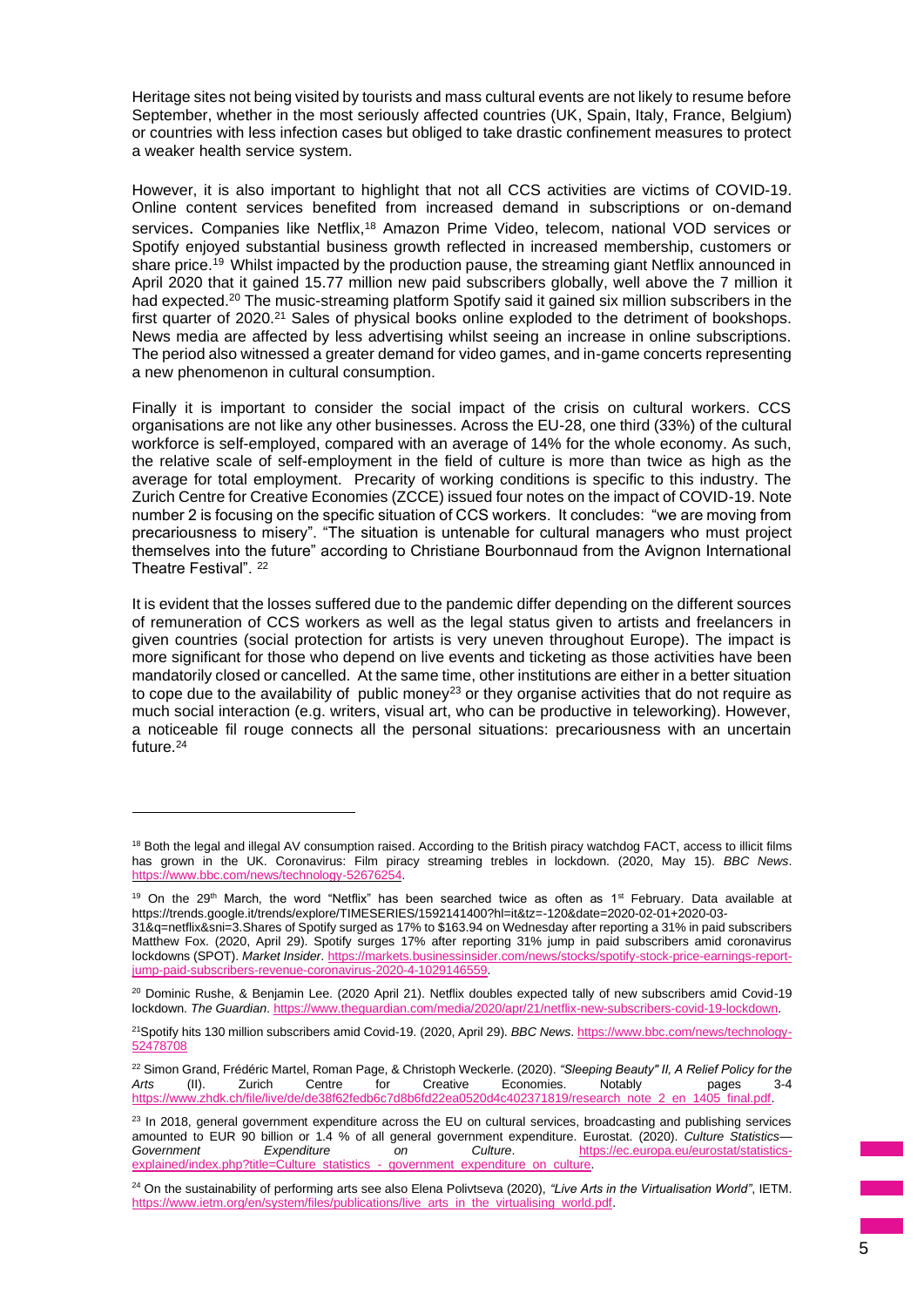# **Section 2. Support Measures to Mitigate the Impact of the Pandemic Crisis on CCS**

This section is intended to present measures taken to combat the pandemic's economic and social impact. The overview distinguishes between actions taken by international organisations dealing with culture, public measures taken at national, regional and city levels as well as private initiatives.

# **2.1. Measures Taken by International Organisations**

This paragraph analyses the measures taken by the European Union, UNESCO, the Organization for Economic Co-operation and Development (OECD) and the Council of Europe.

#### **1. The European Union**

The European Commission (EC) has put forward a variety of measures to mitigate the socioeconomic impact of the COVID-19 pandemic. The Union is providing a global response using three main instruments: The Corona Response Investment Initiative (CRII), the Corona Response Investment Initiative Plus (CRII+) and the Support to Mitigate the Unemployment Risks in an Emergency.

The EC has proposed an ambitious emergency European Recovery Instrument ("Next Generation EU") amounting to EUR 750 billion. It also proposed a reinforced long-term budget for the EU for 2021-2027 (EUR 1 100 billion). In relation to CCS the EC highlights in its proposal on the EU Budget that "it is imperative that other programs are strengthened to allow them to play their full role in making the Union more resilient and addressing challenges that have been heightened by the pandemic and its consequences". Amongst these programs it identifies: "Investing in young people through an additional EUR 3.4 billion for Erasmus Plus, bringing the total to EUR 24.6 billion, as well as in the cultural and creative sectors through an increase of Creative Europe to a level of EUR 1.5 billion".<sup>25</sup> The proposals are now being debated by Member States.

The European Central Bank and the European Investment Bank are also offering support to financial institutions to avoid credit contraction and liquidity shortage. Cultural entrepreneurs should be able to benefit from this credit and re-financing facilities at lower costs.

The EU is also providing specific support to CCS: it redirected some funding schemes in performing arts, launching a call to support digital culture and virtual mobility (EUR 2 million). Other measures include: deferral or extension of deadlines of projects funded by Creative Europe, redirection of already existing funding or the establishment of a direct fund to support cinemas affected by the pandemic.<sup>26</sup> Furthermore the EC is exploring ways to adapt the CCS Guarantee Facility to mitigate the impact of the crisis on CCS.

The platform Creative Unite has been set up with EU support. $27$  It is intended to facilitate knowledge exchange. It offers a common space for CCS providing help to European artists and cultural operators to access resources and information as well as offering opportunities to cocreate and sell.

<sup>25</sup> European Commission. (2020). *The EU budget powering the recovery plan for Europe. Communication from the Commission to the European Parliament, the Council, the European Economic and Social Committee and the Committee of the Regions*. COM (2020) 442 final.

[https://ec.europa.eu/info/sites/info/files/about\\_the\\_european\\_commission/eu\\_budget/1\\_en\\_act\\_part1\\_v9.pdf.](https://ec.europa.eu/info/sites/info/files/about_the_european_commission/eu_budget/1_en_act_part1_v9.pdf)

<sup>&</sup>lt;sup>26</sup>European Commission. (n.d.). Coronavirus: How it Affects the Creative Europe Programme. [https://ec.europa.eu/programmes/creative-europe/content/corona-virus-how-it-affects-creative-europe-programme\\_en](https://ec.europa.eu/programmes/creative-europe/content/corona-virus-how-it-affects-creative-europe-programme_en)

<sup>27</sup> The platform is available at [https://creativesunite.eu.](https://creativesunite.eu/)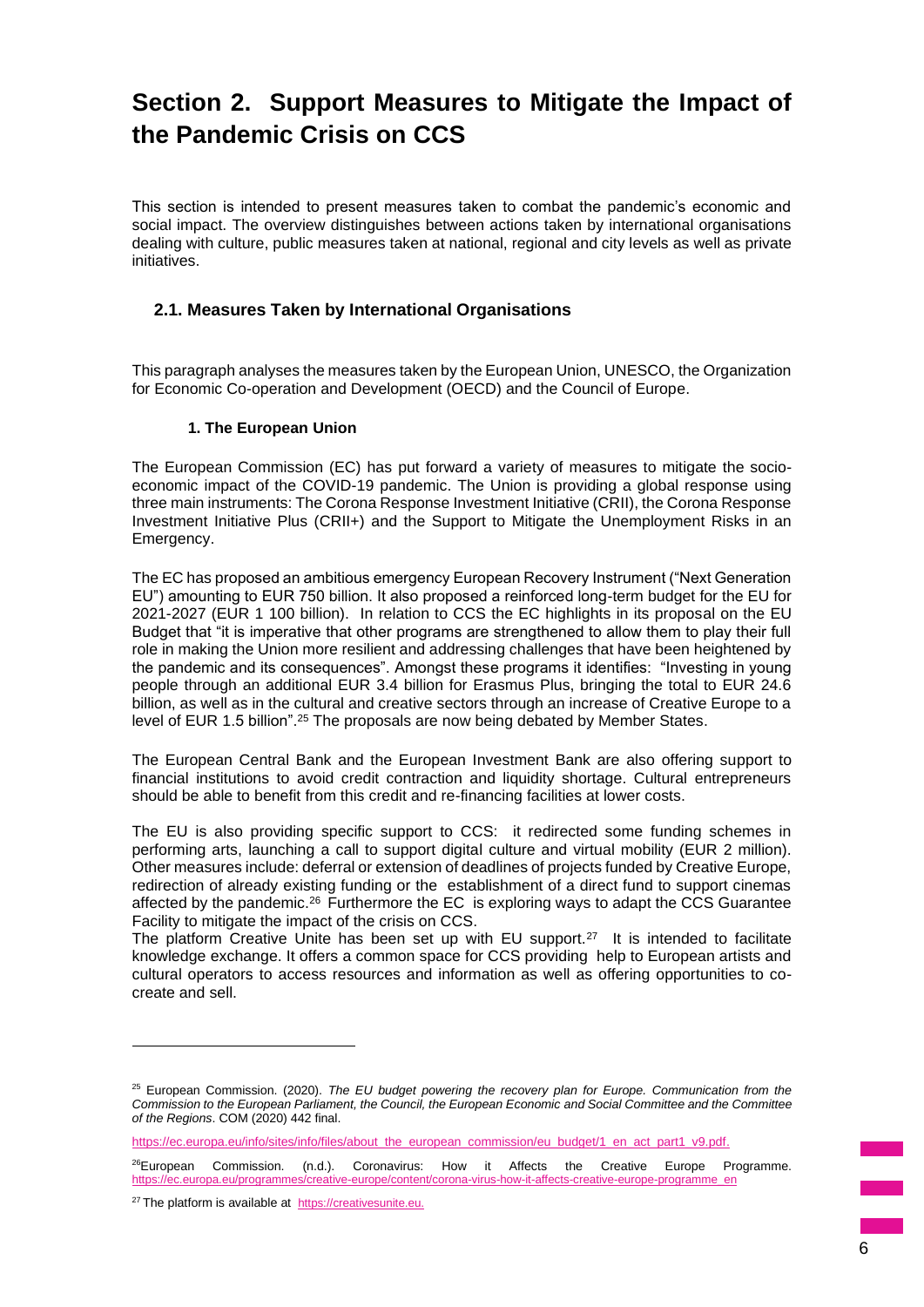# **2. UNESCO**

UNESCO mainly contributes to the effort by monitoring the consequences of the pandemic on culture. First it set up a the weekly "Culture & Covid-19: Impact and Response Tracker" 28; each week the focus is dedicated to a different topic related to the pandemic. Secondly it updates on a regular basis the Monitoring related to World Heritage sites closures. It released the report "Museums Around the World in the Face of COVID-19".<sup>29</sup>

The UN agency launched the global movement: "ResiliArt" which constitutes a "series of virtual debates with key industry professionals and artists with a view to raising awareness of the farreaching impact of the current confinement measures on the culture sector". The first debate took place on 15 April, on the occasion of World Art Day, in partnership with the International Confederation of Societies of Authors and Composers (CISAC). The second debate took place on 14 May, organised in partnership with International Federation of Coalitions for Cultural Diversity (IFCCD) and CISAC. It was devoted to the "The Road to Recovery". On 25 May, UNESCO hosted a special edition of ResiliArt with focus on the "Don't Go Viral Campaign - Fighting the infodemic through culture." Moreover, UNESCO called on artists all around the world to set their own debates on the issue. As a result 69 ResiliArt debates have already been completed and 39 are planned. UNESCO claims that a total of 48 countries are participating to the ResiliArt movement.

## **3. Organization for Economic Co-operation and Development (OECD)**

Since April the Organization for Economic Co-operation and Development (OECD) organised a series of discussions followed by targeted training for policymakers and practitioners in the form of webinars. They provided reflections and insights on the current crisis and future of the CCS.<sup>30</sup> Examples of webinars include: Coronavirus (COVID-19) and cultural and creative sectors: impact, innovations and planning for post-crisis (17 April) ; Culture as a developmental driver for Italy in the post-COVID scenario (15 May); Coronavirus (COVID-19) and cultural and creative sectors: impact, policy responses and opportunities to rebound after the crisis (17 May).

# **4. The Council of Europe**

The Council of Europe issued a toolkit for member states "Respecting democracy, rule of law and human rights in the framework of the COVID-19 sanitary crisis<sup>"31</sup> for dealing with the present unprecedented and massive scale sanitary crisis in a way that respects the fundamental values of democracy, rule of law and human rights.

The Council of Europe Culture and Cultural Heritage Division has prepared a list of cultural activities readily accessible online (visit to museums, heritage sites, galleries and performances).<sup>32</sup> Furthermore, the 2020 edition of the Faro Convention action on the Value of Cultural Heritage stresses the need for new ways to contribute to the management of the collective cultural heritage after the COVID-19 crisis<sup>33</sup> and launched a call for innovative and integrated heritage-led Faro initiatives, as did the Strategy 21 collecting best practices in reply to

<sup>28</sup> UNESCO. (n.d.). *Culture & COVID-19: Impact and Response Tracker*. [https://en.unesco.org/news/culture-covid-19](https://en.unesco.org/news/culture-covid-19-impact-and-response-tracker) [impact-and-response-tracker.](https://en.unesco.org/news/culture-covid-19-impact-and-response-tracker)

<sup>&</sup>lt;sup>29</sup> UNESC[O https://en.unesco.org/news/launch-unesco-report-museums-around-world-face-covid-19](https://en.unesco.org/news/launch-unesco-report-museums-around-world-face-covid-19)

<sup>&</sup>lt;sup>30</sup> Complete overview of the debate available at https://www.oecd.org/cfe/leed/culture-webinars.htm.

<sup>31</sup> SG/Inf(2020)11, 7 April 2020

<sup>&</sup>lt;sup>32</sup> Council of Europe. (n.d.). Covid-19—How to explore art and culture and heritage of Europe from home.<br>https://www.coe.int/en/web/culture-and-heritage/access-to-culture-during-COVID-19#I"62760084"·[6]} to-culture-during-COVID-19#{"6276

<sup>33</sup> Council of Europe. Culture and Cultural Heritage: Newsroom. (2020 April 23). The new Faro Convention Brochure: The way forward with heritage[. https://www.coe.int/en/web/culture-and-heritage/-/the-new-faro-convention-brochure-the-way](https://www.coe.int/en/web/culture-and-heritage/-/the-new-faro-convention-brochure-the-way-forward-with-heritage)[forward-with-heritage,](https://www.coe.int/en/web/culture-and-heritage/-/the-new-faro-convention-brochure-the-way-forward-with-heritage)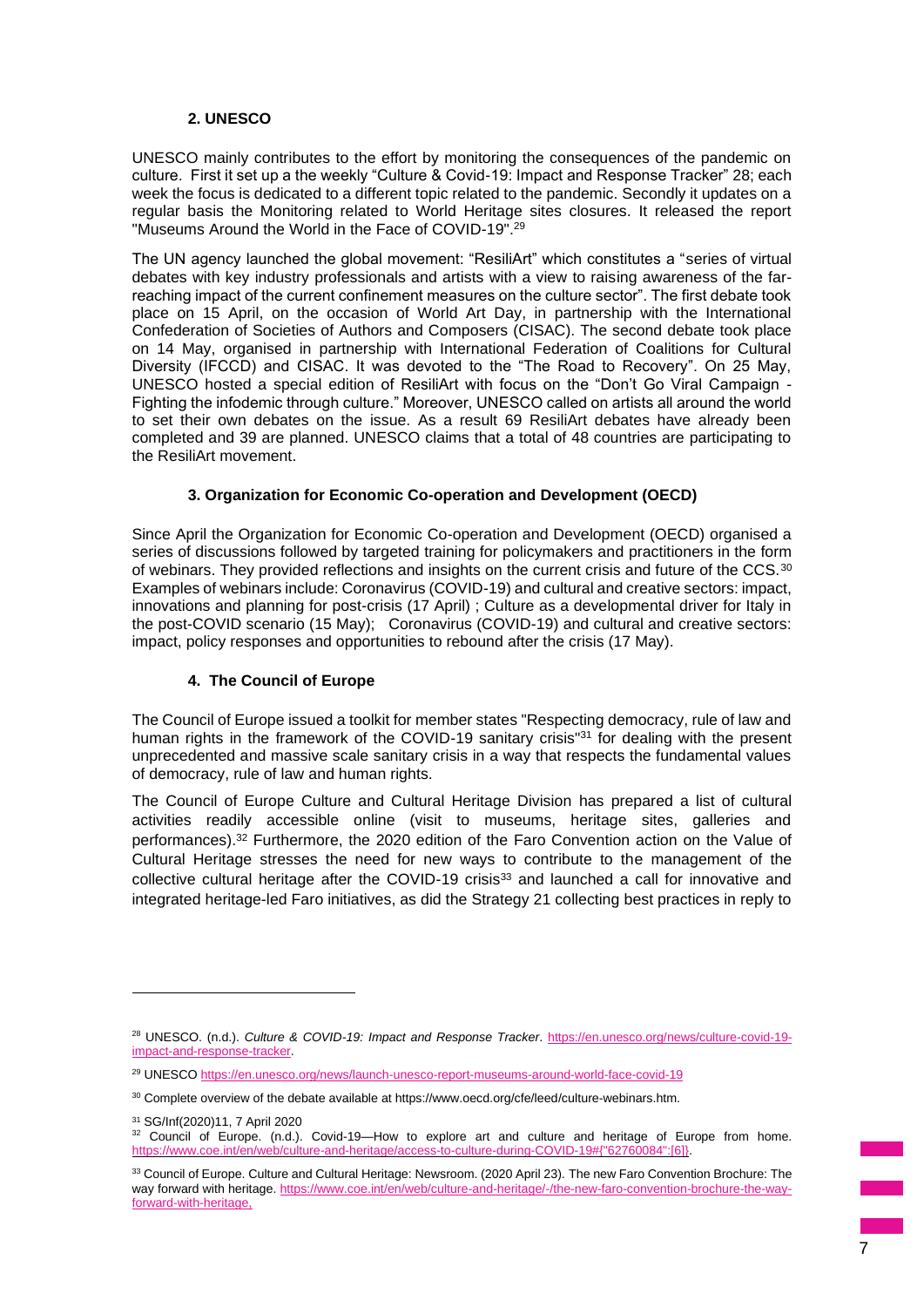Covid-19. Numerous initiatives and best practices were received and are made available on the respective websites.<sup>34</sup>

The Secretariat of the Enlarged Partial Agreement on Cultural Routes and the European Institute of Cultural Routes have released a survey on the "Impact of COVID-19 on the Cultural Routes of the Council of Europe". The survey is intended to collect information on how the pandemic is affecting Cultural Routes activities.<sup>35</sup>

The Bureau of the Steering Commitee for Culture, Heritage and Landscape (CDCPP) decided to prepare a reader on "Culture in times of Covid-19 - impressions and lessons learnt."

The Compendium of Cultural Policies and Trends<sup>36</sup> developed a specific COVID-19 section featuring country reports on measures taken by Governments and other stakeholders related to the cultural sector (https://www.culturalpolicies.net/covid-19/) and a section informing about online cultural initiatives (https://www.culturalpolicies.net/covid-19/online-initiatives/) in different sectors. The Compendium also offers a [comparative overview](https://www.culturalpolicies.net/covid-19/comparative-overview-financial/) of the financial measures taken, started [an interview series](https://www.culturalpolicies.net/covid-19/interview-series/) to contextualise data and publishes an overview of [reopening](https://www.culturalpolicies.net/covid-19/comparative-overview-reopening/)  [measures.](https://www.culturalpolicies.net/covid-19/comparative-overview-reopening/)

The European Audiovisual Observatory (EAO) is tracking information on specific national measures aimed at supporting the audiovisual sector in 41 Member States. The tracking will include the Eurimages co-production fund.<sup>37</sup>

# **2.2 Measures taken by public authorities**

It is rather difficult to provide an overview of policy measures in the EU-27. The exercise is difficult considering the non-harmonious way of reporting measures, different terminologies, the diverse administrative competences (centralised vs decentralised) and the way measures are being implemented.

A visualisation map, covering the EU 27 Member States has been developed by KEA to characterise the types of measures implemented and their relevance to given subsectors. The map is available on the following link: [https://keanet.eu/research/c19m/.](https://keanet.eu/research/c19m/)

The KEA report identified, from various sources<sup>38,</sup> close to 500 single support actions taken at national level by governments and other public and private institutions (e.g. Arts councils or similar national arts institutions, media regulators, CCS dedicated support structures, foundations and associations). Some measures have a global economic scope but a large number are tailored to the CCS.

It proposes a typology of support measures with the following 8 categories:

- Structural / Project grants
- Extension / Referral of already-existing support measures
- Unemployment schemes
- Loans / Loan guarantees

<sup>34</sup> https://www.coe.int/en/web/culture-and-heritage/-/search-for-st21-best-practices-continues-in-2020-

<sup>&</sup>lt;sup>35</sup> Council of Europe. Cultural Routes: Newsroom . (2020 April 29). Survey: Covid-19 and the Cultural Routes of the Council of Europe: Impacts and responses[. https://www.coe.int/en/web/cultural-routes/-/survey-covid-19-and-the-cultural](https://www.coe.int/en/web/cultural-routes/-/survey-covid-19-and-the-cultural-routes-of-the-council-of-europe-impacts-and-reponses)[routes-of-the-council-of-europe-impacts-and-reponses.](https://www.coe.int/en/web/cultural-routes/-/survey-covid-19-and-the-cultural-routes-of-the-council-of-europe-impacts-and-reponses)

<sup>36</sup> The Compendium is an online cultural policy information system set up by the Council of Europe and ERICarts in 1998 and acts meanwhile as an independent Association (www.culturalpolicies.net). <sup>37</sup> European Audiovisual Observatory. (2020). *COVID-19 Audiovisual Sector Measures. Data Tracking.*

[https://www.obs.coe.int/en/web/observatoire/covid-19-audiovisual-sector-measures.](https://www.obs.coe.int/en/web/observatoire/covid-19-audiovisual-sector-measures) (last accessed 14 June 2020).

<sup>38</sup> KEA, (2020), Methodology Note of Covid-19 Visualisation Map. [https://keanet.eu/wp-content/uploads/COVID-19](https://keanet.eu/wp-content/uploads/COVID-19-mapping-methodological-considerations.pdf) [mapping-methodological-considerations.pdf](https://keanet.eu/wp-content/uploads/COVID-19-mapping-methodological-considerations.pdf)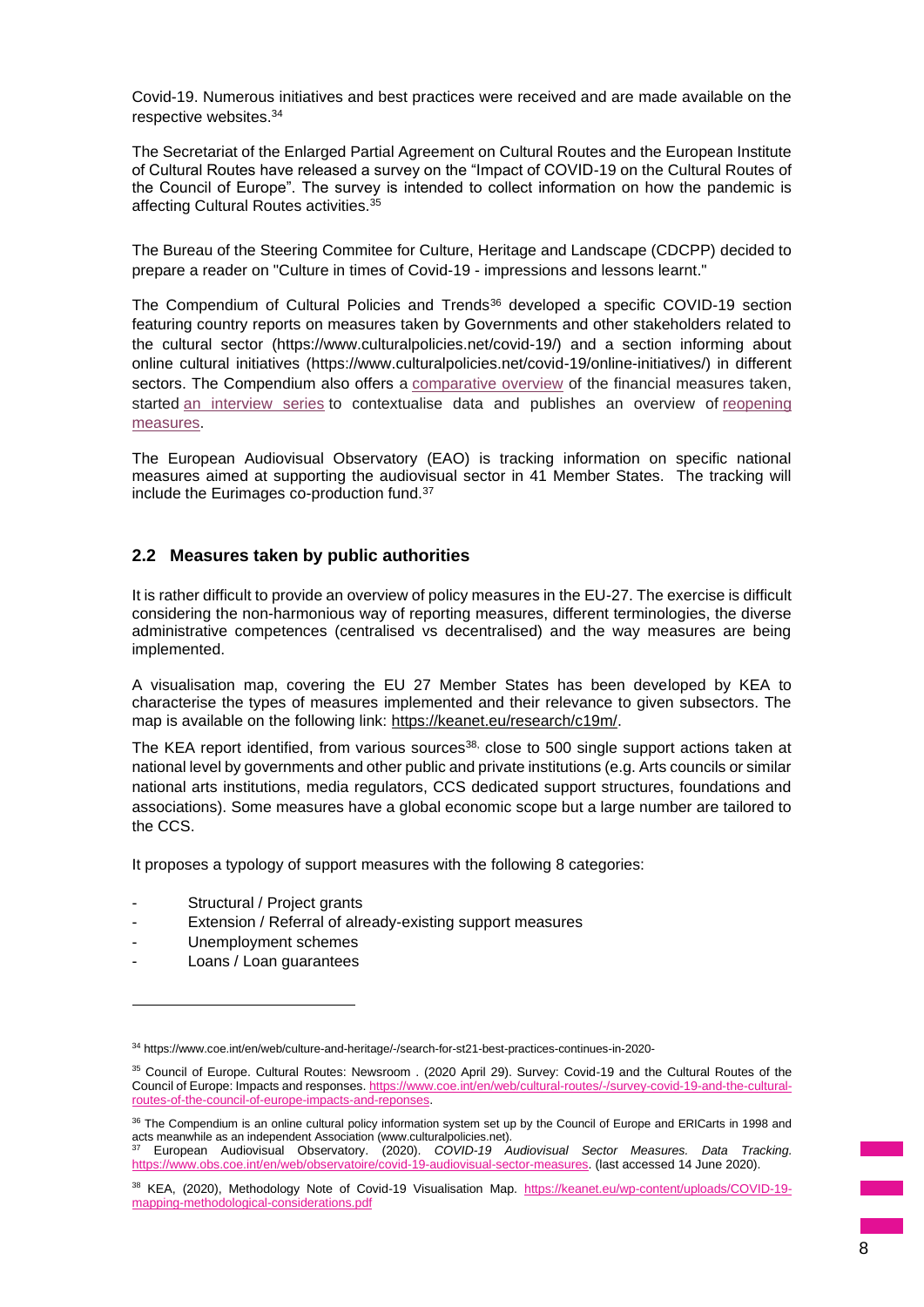- Exemption / Postponement / referral of legal obligations (tax, rent..)
- Advancement of payments
- Information resources
- Allowances for freelancers

The following table indicates that the most popular measures in the EU are linked to the availability of grants, the deferral of legal obligations and social protection schemes.



On the other hand, loans and loan guarantee mechanisms to sustain financial viability were adopted in 17 countries only.

A large number of non-EU countries did not take specific measures for CCS as the latter were bundled with general economic support measures for enterprises and jobs. This is the case for instance in Albania, Georgia, North Macedonia, Serbia, Ukraine and Turkey. Because of budget restrictions linked to the emergency some culture Ministries have seen their State resources affected. The budget cuts range from 20% to 5% depending on countries. However States have been careful to maintain budgets of main national cultural institutions. They have extended deadlines for application or have shown more leniency in the selection of projects receiving grants. It should be noted that in those cases support is geared towards projects rather than enterprises or individuals.

Considering the reliance of CCS on the self-employed and freelancers, further studies would be required to better understand the impact of policy measures aimed at protecting artists and cultural workers. Some EU countries provide a specific status for artists. In other countries protection from social distress and harm will depend on the scope of general unemployment schemes. The definition of "artists" varies from one country to another and lack of trade bodies in many countries does not help the representation of cultural workers.

The initial analysis does not include specific support measures taken at regional level notably in Federal States such as Belgium and Germany or by regional authorities with a strong competence in culture (Catalonia or the Basque Region in Spain for instance).

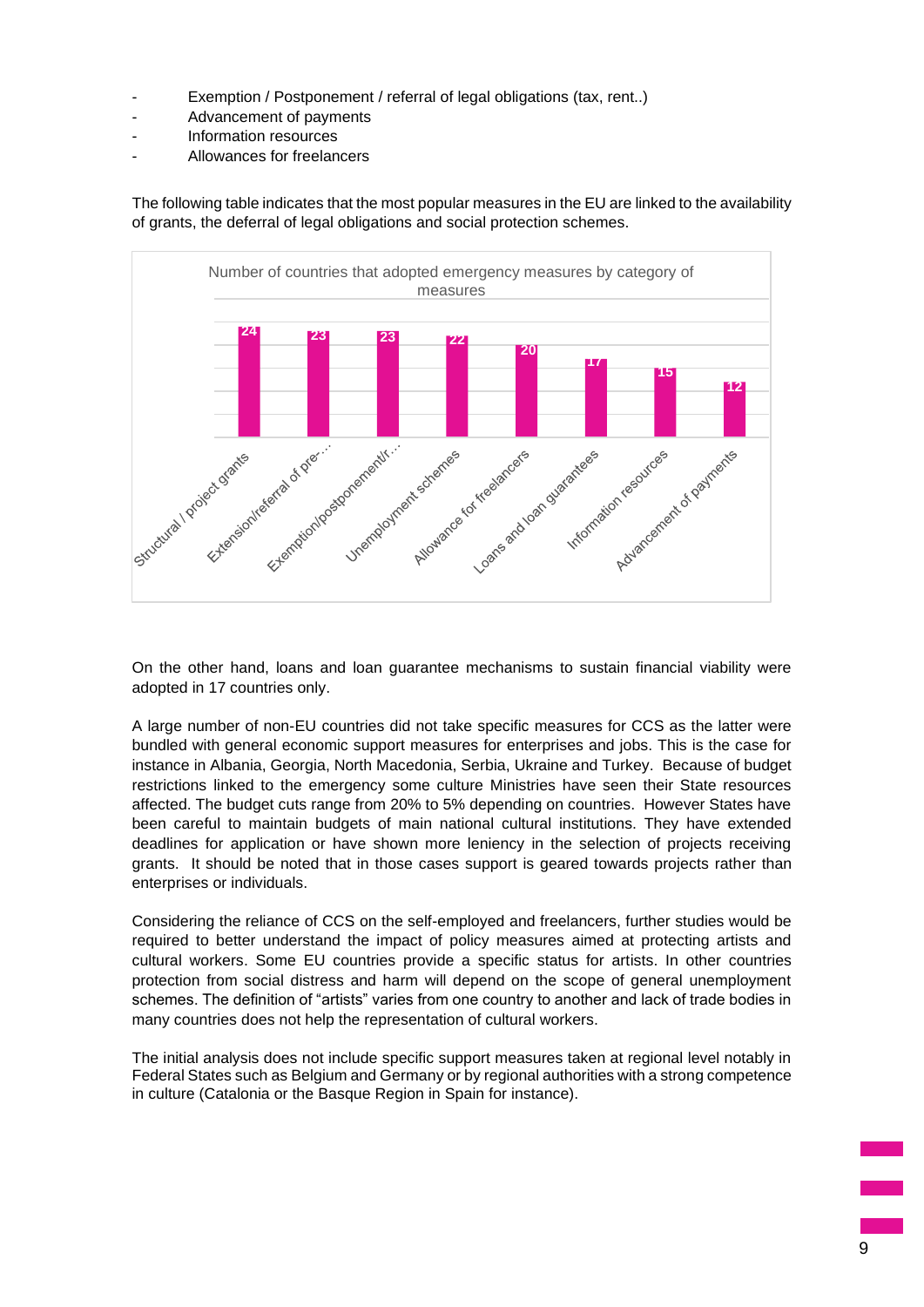It is important also to refer to the work of the European Film Agencies (EFAD) which is listing measures taken by National Film and AV Funds across Europe.<sup>39</sup>

Another comprehensive information source on measures taken by Governments and other stakeholders related to the cultural sector in Council of Europe member States (https://www.culturalpolicies.net/covid-19/) and a section informing about online cultural initiatives (https://www.culturalpolicies.net/covid-19/online-initiatives/) in different sectors is offered by the Compendium of Cultural Policies and Trends online information system. It is fed by a network of national Compendium authors and permanently updated.

Now Europe is entering deconfinement mode. Some countries are progressively adapting support measures to enable the recovery of the CCS. It will be important to sustain investment in culture to avoid the collapse of the creative ecosystem. Countries with strong public funding for the arts are better placed to envisage the future of their local CCS ecosystem.

At this stage Germany decided to put EUR 1 billion aside dedicated to CCS.<sup>40</sup> At the same time, tax credits and loans are being made available to support opening and/or implementation of risk prevention plans (Italy, Spain, France).

The analysis of public support provided to the sector cannot ignore the fundamental contribution of regional and local authorities.

This support is evident in those countries which devolve strong cultural competence to regions. In Belgium, for instance, Flanders allocated around EUR 20 million of this budget to support local cultural scenes<sup>41</sup> and the government of the Federation Wallonie-Brussel adopted an emergency fund of EUR 8.4 million for the CCS.<sup>42</sup> The Catalonia region announced a EUR 31 million plan to support the recovery of the sector.<sup>43</sup> North Rhine-Westphalia in Germany adopted an emergency aid programme to support artists (EUR 5 million) as well as SMEs to bridge liquidity problems. It paid out project grants even if events were cancelled or postponed. It set up a EUR 11 million fund specific to theatres and orchestras. Even in countries with less decentralisation, regions have been active in supporting their local CCS. For instance on 13 May the French Region Grand Est announced a specific support scheme (in the form of grants) for independent bookshops.<sup>44</sup> It also announced specific support measures for local CCS.<sup>45</sup>

The second trend of support is visible in cities, more evidently large metropolises that are albeit being the most affected by the pandemic, due to their high population density.<sup>46</sup> City-specific measures are well described in the JRC Report already cited. Barcelona is one of the first cities to take measures to maintain the city's cultural fabric with a mix of grants, tax reliefs, rental exemption as well as initiatives to promote virtual events on the web. Paris announced a EUR 15 million plan to support culture; Amsterdam is providing a EUR 17 million<sup>47</sup> emergency fund. London set up a "Culture at Risk Business Support Fund".<sup>48</sup> Berlin issued a EUR 100 million

<sup>&</sup>lt;sup>39</sup> For a complete overview please visit [https://europeanfilmagencies.eu.](https://europeanfilmagencies.eu/)

<sup>40</sup> Announcement on 5 June 2020 as part of a 130 billion recovery plan.

<sup>41</sup> Simon Leenknegt. (20 June 3). Country Report Belgium. https://www.culturalpolicies.net/covid-19/country-reports/belgium**flanders** 

<sup>42</sup> Répartition du fonds d'urgence pour le soutien à la Culture. (2020 June 11). https://linard.cfwb.be/home/presse-actualites/publications/publication-presse--actualites-43.publicationfull.html

<sup>43</sup> Departament de Cultura Generalitat Catalunya, Mesures de Rescat del Sector Cultural. <https://cultura.gencat.cat/ca/departament/plans-i-programes/pla-rescat/mesures/departament-cultura/mesures-rescat/>.

<sup>44</sup> Soutiens exceptionnels pour accompagner la réouverture des librairies du Grand Est face à la crise du COVID-19. (2020 May 13). https://www.grandest.fr/wp-content/uploads/2020/05/05-13-20-cpresse-aides-librairies.pdf.

<sup>45</sup> For a comprehensive overview please refer to https://www.grandest.fr/covid19-culture/.

<sup>46</sup> Thomas J. Campanella, Lawrence J. Valem. *The city will survive coronaviru*s, Oxford University Press's Academic Insights for the Thinking World. (2020 April 8).<https://blog.oup.com/2020/04/the-city-will-survive-coronavirus/>.

 $47$  City of Amsterdam. (2020 May 13). €17 million for Amsterdam's cultural sector. [https://www.amsterdam.nl/en/news/amsterdam-cultural-sector/.](https://www.amsterdam.nl/en/news/amsterdam-cultural-sector/)

<sup>&</sup>lt;sup>48</sup> City of London. (2020 April 30). Mayor launches new fund to support London's at-risk culture. [https://www.london.gov.uk/press-releases/mayoral/new-fund-to-support-londons-at-risk-culture.](https://www.london.gov.uk/press-releases/mayoral/new-fund-to-support-londons-at-risk-culture)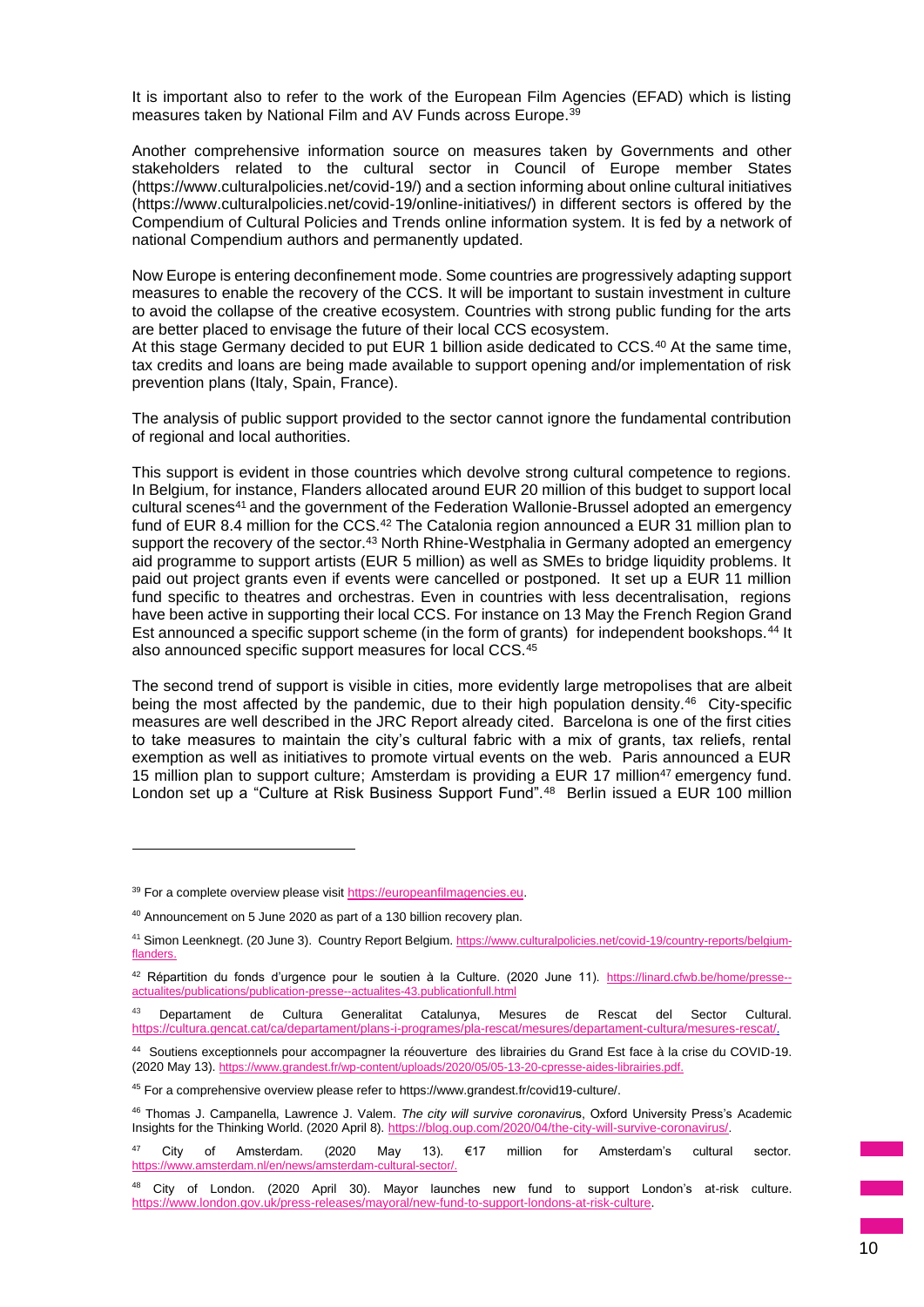support package aimed at SMEs with emergency aid for freelancers<sup>49</sup> and set up an online platform to support artists and online events. Lisbon took exceptional measures to minimise social risks and so did Prague with a EUR 9 million budget. Helsinki set up a network of libraries to provide a wide range of e-books. Belgrade provides support to independent artists who do not have a permanent job and lost their revenue due to the closure of cultural institutions. It sustains the artists engaged in 17 cultural institutions of the city with an allowance of 750 €. Medium sized cities also took emergency measures to safeguard their local cultural and creative ecosystems such as Cologne (the Kulturamt Köln is managing an emergency fund for free culture (tot. EUR 3 million), Ghent announced a dedicated fund of EUR 2.7 million. Nantes set up new services to enhance the digital cultural offer.

Cities are also encouraging the development of new approaches. In Vilnius for instance, restaurants and bars are collaborating with local fashion designers to showcase local fashion.<sup>50</sup> The Association of Finnish Municipalities published a guide to help cities support CCS during the crisis. The Committee on Culture of the world organisation of United Cities and Local Governments (UCLG) as well as Eurocities, the European Association of Large Cities, provide an interesting overview of initiatives taken at city levels.<sup>51</sup>

# **2.3 Measures Taken by the Private Sector**

In parallel with public measures, the private sector is contributing to support the CCS in this moment of profound crisis. We would like to provide some examples for the sake of illustration.

Impala the trade organization representing independent music companies issued an overview of action across Europe to address the impact of COVID-19 on the music sector.<sup>52</sup> The UK's Association of Independent Music (AIM) launched an emergency fund to provide financial aid to freelancers contractors who have been hit by the cancellation of projects.<sup>53</sup>

Rights management organisations collecting IP rights for authors, performer or producers have collected information throughout Europe on measures taken to support creators. In relation to authors rights in the field of music<sup>54</sup> support ranges from reduced royalties for live streaming and compensation for lost income (Denmark), specific rescue funds including grants to individual (Belgium, France, Germany, Italy, the UK etc.) or royalty advances.

Large corporations relying on cultural productions also stepped in. For instance Spotify announced that it will match donations to relevant organisations in need dollar-for-dollar up to USD 10 million.<sup>55</sup>. Netflix launched USD 100 million creative industry COVID-19 Relief Fund in March 2020 to assist individuals in the film and TV industry affected by the pandemic.<sup>56</sup> In Europe

 $49$  For Berlin the support is within the general package: small businesses and freelancers can get grants of up to EUR 5 000 as emergency aid. The package consists a total of EUR 100 million. Berlin – Support for local businesses and culture (2020 March 30). https://covidnews.eurocities.eu/2020/03/30/berlin-support-for-local-businesses-and-culture.

<sup>50</sup> City of Vilnius. (2020 May 21). Vilnius Restaurants Turn into Fashion Displays: Local Designers Will Exhibit Their Collections in Empty Space Left for Social Distancing. [https://vilnius.lt/en/2020/05/21/vilnius-restaurants-turn-into-fashion](https://vilnius.lt/en/2020/05/21/vilnius-restaurants-turn-into-fashion-displays-local-designers-will-exhibit-their-collections-in-empty-space-left-for-social-distancing/) $d$ ill-exhibit-their-collections-in-empty-space-left-for-social-distancing/.

<sup>51</sup>OVID Full list available at <[http://www.agenda21culture.net/culturecovid19>](http://www.agenda21culture.net/culturecovid19). For a detailed pic of interesting local initiatives in Europe see [http://www.eurocities.eu/eurocities/news/Highlights-from-EUROCITIES-city-dialogue-on-culture-cities-respond-to](http://www.eurocities.eu/eurocities/news/Highlights-from-EUROCITIES-city-dialogue-on-culture-cities-respond-to-the-Covid-crisis-WSPO-BQ3BPN)[the-Covid-crisis-WSPO-BQ3BPN.](http://www.eurocities.eu/eurocities/news/Highlights-from-EUROCITIES-city-dialogue-on-culture-cities-respond-to-the-Covid-crisis-WSPO-BQ3BPN)

<sup>&</sup>lt;sup>52</sup>For an overview of action across Europe to address the impact of Covid-19 on the music sector please refer to [https://impalamusic-covid19.info.](https://impalamusic-covid19.info/)

<sup>53</sup> AIM - Covid-19 Support Fund Fact Sheet. (2020 June 9). [https://www.aim.org.uk/#/resources/aim-covid-19-support](https://www.aim.org.uk/#/resources/aim-covid-19-support-fund-faqs)[fund-faqs.](https://www.aim.org.uk/#/resources/aim-covid-19-support-fund-faqs)

<sup>54</sup> GESAC. COVID-19: mapping authors' societies responses. [https://authorsocieties.eu/covid-19-response.](https://authorsocieties.eu/covid-19-response)

<sup>55</sup> Spotify COVID-19 Music Relief. https://covid19musicrelief.byspotify.com.

<sup>&</sup>lt;sup>56</sup>Ted Sarandos, (2020 March 20). Emergency Support for Workers in the Creative Communit[y.https://media.netflix.com/en/company-blog/emergency-support-for-workers-in-the-creative-community.](https://media.netflix.com/en/company-blog/emergency-support-for-workers-in-the-creative-community)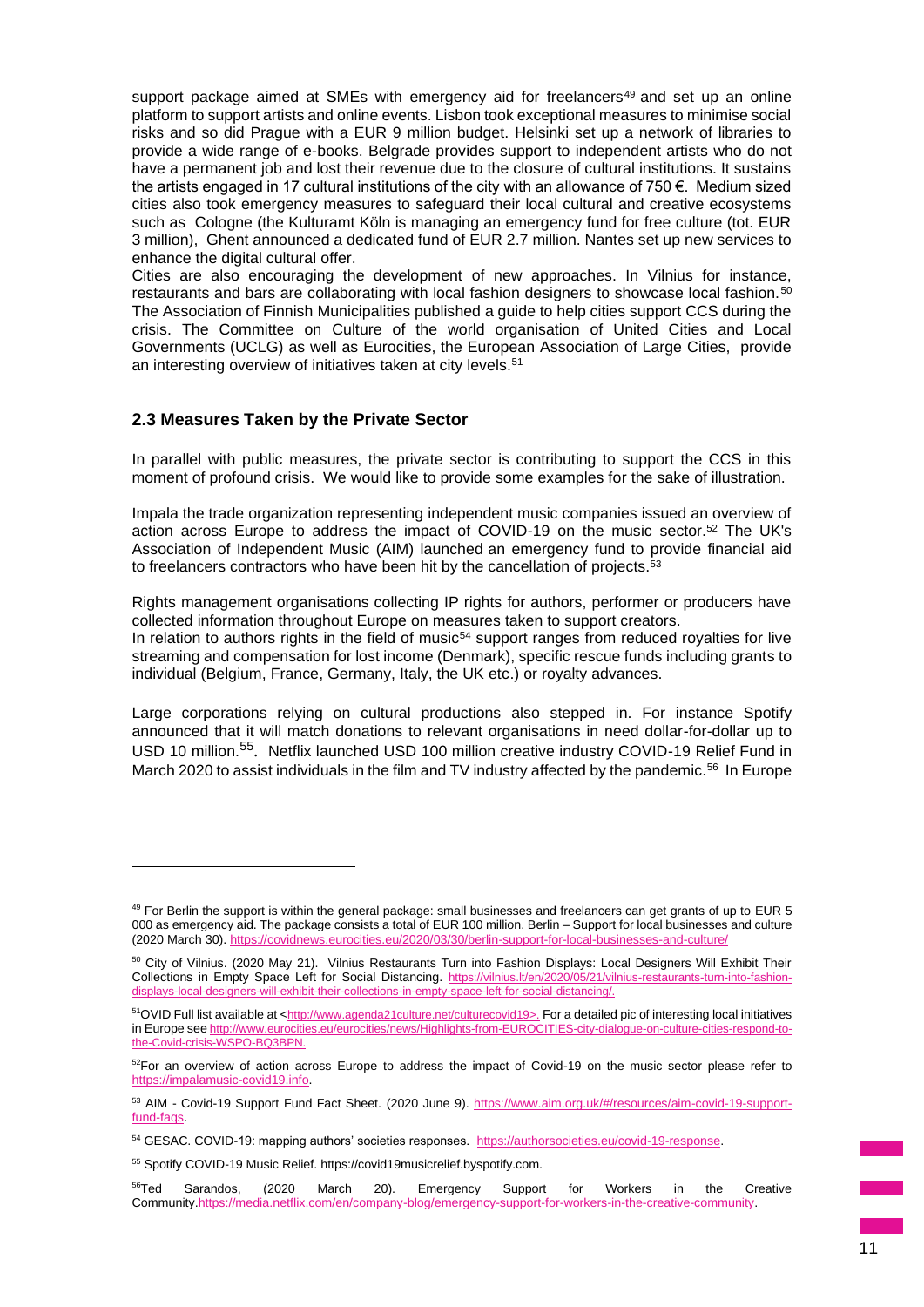Netflix contributed to emergency and relief funds in Italy,<sup>57</sup> France,<sup>58</sup> Poland,<sup>59</sup> Spain, the Netherlands and the UK.

# **Section 3. Conclusions – What is next ?**

The public health crisis is having a very damaging impact on the CCS. A majority of governments in Europe have taken measures to support CCS with a view to preserve jobs. However some States have been obliged to reduce State budgets. As a result several Ministries of Culture have been affected with reductions ranging from 5 to 20%; as a minimum CCS is benefiting from general measures taken to support the economy. CCS measures have often been amplified at regional and city levels with significant contributions from the private sector. International organisations dealing with culture (Council of Europe, European Union, OECD and UNESCO) are also playing their part.

The crisis is the opportunity to acknowledge the economic and social importance of CCS in nurturing social cohesion, in making places and territories attractive to locals and tourists and in providing jobs. CCS plays a crucial role in the wellbeing of communities and social cohesion. They are leading collective sense-making. They are part of an essential ecosystem which values freedom of expression, innovation, the sharing of collective experiences and emotions. Artists express our collective consciousness. Undoubtedly the pandemic will generate great arts. Some theatres are 2500 years old and citizens will always require space to celebrate culture and storytelling. Artists will capitalise on fear and neurosis. This worldwide pandemic will inspire writing, bringing new literature, new cinematography and lyrics that will question our policies, technology, science and societal behaviours. In this section we attempt to describe challenges born from this crisis with a view to imagine policies required to enable CCS to play a key role in an age that requires more global cooperation, the promotion of cultural diversity as well as solidarity.

## **3.1 The challenges**

The crisis has been a formidable accelerator of existing trends notably the growth of digital networks, the market dominance of large media players, the emergence of new collective and individual behaviours. It also highlights the needs to call on artists and creative professionals to contribute to the recovery process and the future.

#### **1. Mobilise cultural workers as agents of global co-operation**

The coronavirus crisis (which has put half of the world's population in lockdown) will usher in an age of global co-operation. Conditions for global co-operation require the implementation of a convivial, generous and civilized future, respectful of diverse cultures with a view to build a renewed planetary identity that is generous and tolerant. To generate this dynamic of hope we will need fighters of social cohesion, soldiers making a stand for beauty, empathy, international co-production and intercultural dialogue. To beat consumerism, the waste of resources, pollution,

<sup>57</sup> Ilaria Urbani. (2020 May 8). Netflix dona un milione al cinema, *La Repubblica .https://rep.republioneuner.https://rep.republioneume.htm* 

<sup>58</sup> Melanie Goodfello. (2020 April 8), Netflix helps kickstart French Covid-19 film and TV workers emergency relief fund, *Screen Daily.* [https://www.screendaily.com/news/netflix-helps-kickstart-french-covid-19-film-and-tv-workers-emergency-relief](https://www.screendaily.com/news/netflix-helps-kickstart-french-covid-19-film-and-tv-workers-emergency-relief-fund/5148917.article)[fund/5148917.article.](https://www.screendaily.com/news/netflix-helps-kickstart-french-covid-19-film-and-tv-workers-emergency-relief-fund/5148917.article)

<sup>59</sup> Kipa and Netflix Establish New Covid-19 Emergency Fund in Poland. (2020 May 8). *Senal News*. https://senalnews.com/en/stay-tuned/kipa-and-netflix-establish-new-covid-19-emergency-fund-in-poland.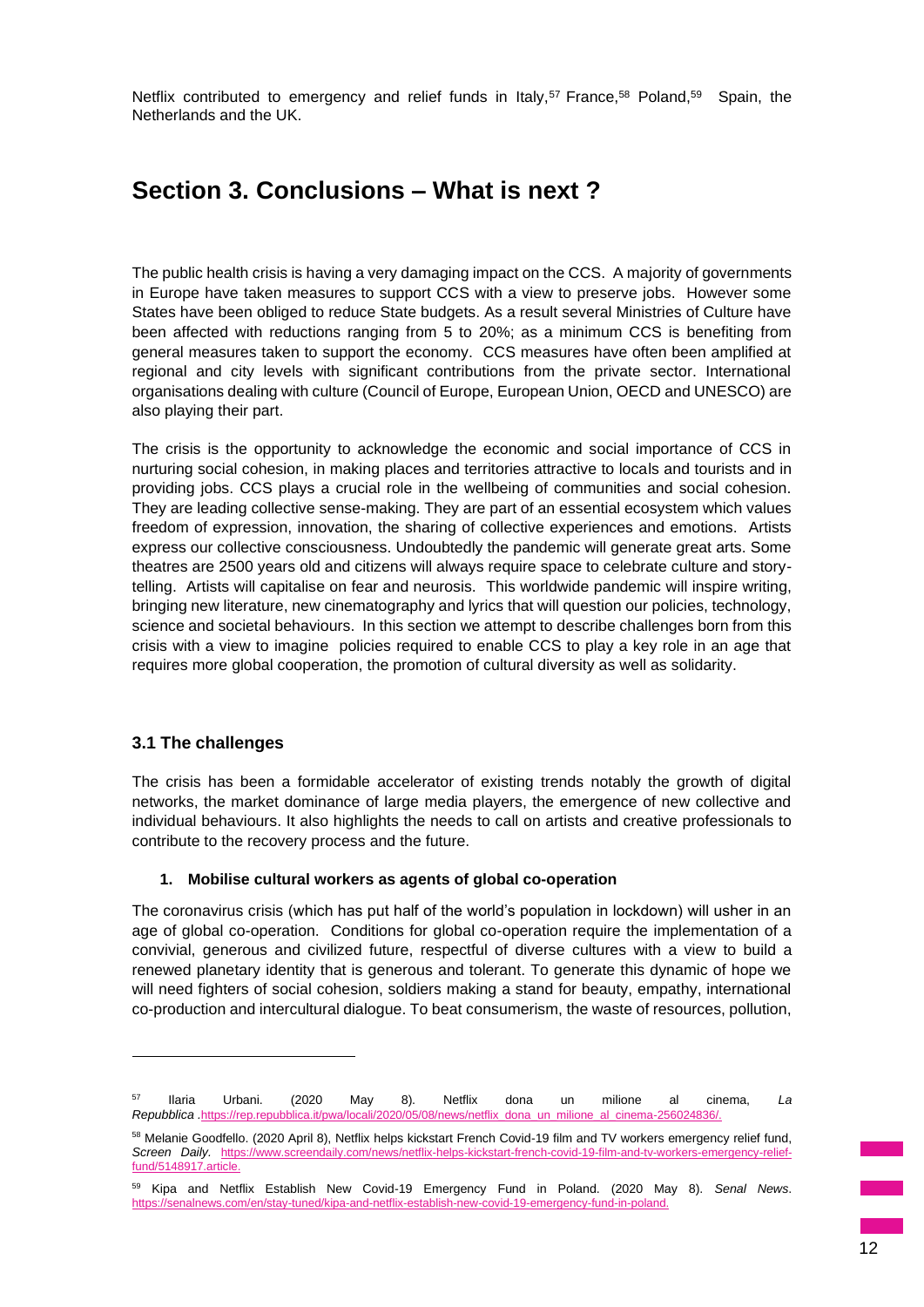inequality and radicalism, we need to change our traditional perspectives, value quality over quantity, sense over superficial, culture over technics, beauty and imagination over standards and the preconceived. The battalions of cultural workers have the competence to take a critical look at societal evolution and address its shortcomings. They should be empowered.

# **2. Social inclusion through Culture to address inequality**

As shown by Eurostat statistics<sup>60</sup> a lot remains to be done to ensure that cultural activities contribute to social inclusion and address inequality. Data shows that there are direct correlations between cultural participation and income, with 82.5% of the EU-28 population (aged 16 or more) in the highest income bracket taking part in cultural activities, in comparison to 43.6% in the lowest income bracket. Financial reasons were the second most cited reason for not taking part in cultural activities. Cultural participation directly correlates to educational attainment; with 86.2% with a tertiary level of educational attainment reporting to have taken part in a cultural activity in the last 12 months, compared to 42.4% of people with no more than a lower secondary level of educational attainment.

# **3. Acknowledge the acceleration of behavioural changes**

The future generation lives in the virtual world, a world that make everything accessible and which does not require the traditional interactions. The new generation manipulate information at a faster pace and integrate such information with a minimum of cultural mediation. Access to culture is now the realm of search engines, digital servers and social media as much as cultural institutions. Culture has a sign of intelligence, knowledge, a "etat d'esprit" is increasingly taken as a sign of arrogance or old elitism that can be despised sometimes vilified. The new generation belongs less and less to a given religion, a territory, a culture. Their culture is the planet. The language has changed , with a new function that's more visual, more English, more urban with new tools to socially interact across frontiers. The capacity to concentrate is different. It requires fast images and pedagogies to learn or experience fast. The Covid-19 is accelerating a mutation that is familiar to the younger generation. It is more individualistic, concentrated on the private life, with smaller scale communities relying on digital and virtual networks. This is a threat to established cultural institutions or business structures unable to adapt to new sociological patterns. The pandemic will affect collective behaviours and cultures to the same extent as scripture or printing at the time.

# **4. Big will get bigger**

The scene means that big companies in the entertainment, culture and art sector will get bigger. More activity will flow into e-commerce and digital content platforms with large catalogue and marketing muscles (Disney, Amazon, Alphabet, Netflix, Tencent). They will get bigger because they will have the financial resources and better access to capital support (from the financial sector) to buy their way out of the crisis. It is expected that larger European companies in the broadcasting and media sector will make the most of their relationships with government and banks for bailouts.

As a result, some anticipate that movie or music theatres are going to turn into large cultural / entertainment centres with big investment, creating premium experiences in a way that existing players cannot do. Cultural content will increasingly be bundled in special deals relying on users data connecting retail, exhibition and digital distribution in well managed release patterns to maximize revenue streams. Digital platforms and their ability to make the most of artificial

<sup>60</sup>Marta Beck-Domżalska (ed.), and Statistical Office of the European Communities. Culture Statistics: 2019 Edition. Luxembourg: Publications Office of the European Union, 2019. https://ec.europa.eu/eurostat/documents/3217494/10177894/KS-01-19-712-EN-N.pdf/915f828b-daae-1cca-ba54 a87e90d6b68b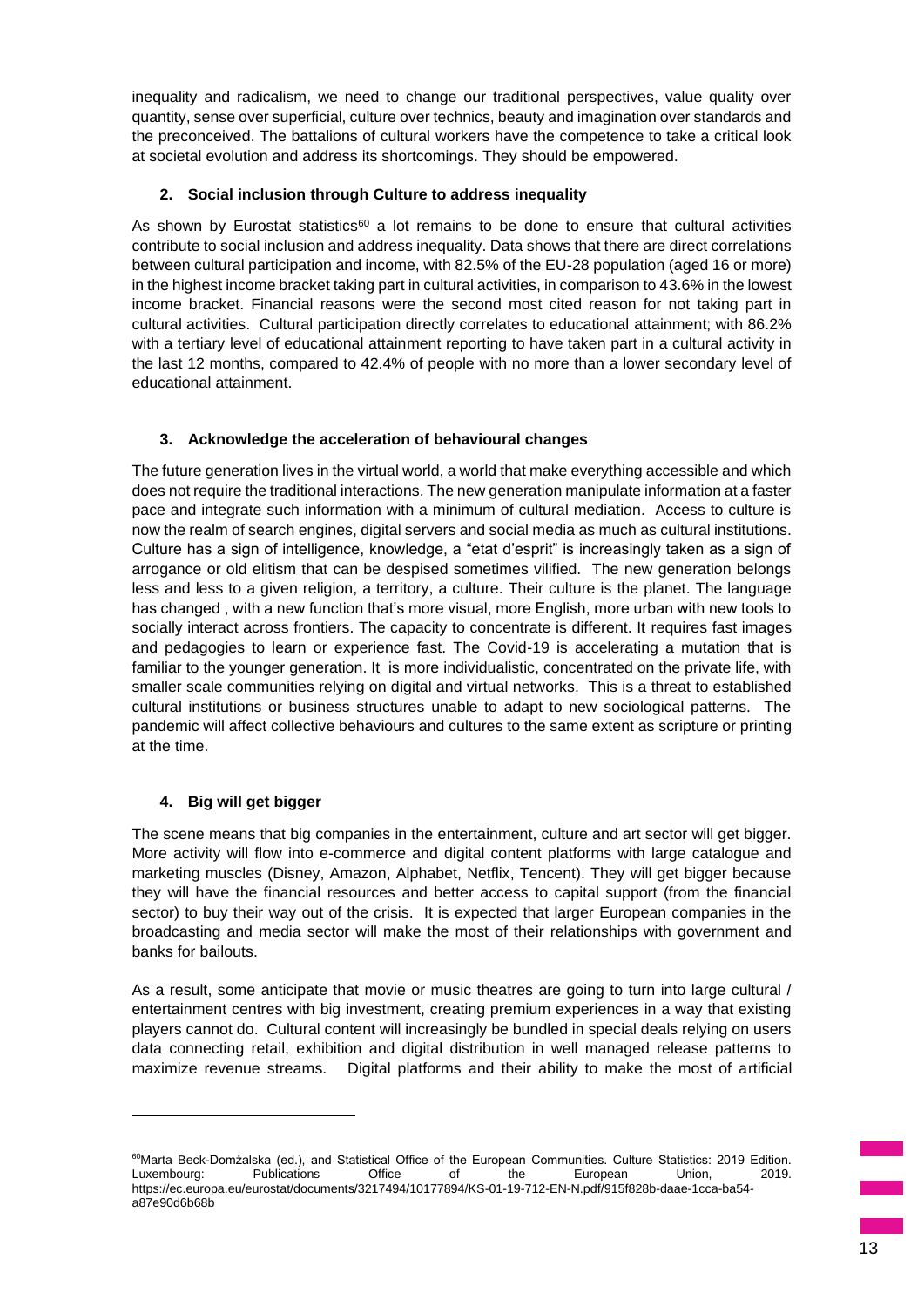intelligence will want to control the various exploitation steps and cut out the middleman. Audiences may not necessarily loose out as choices will increase but cultural mediation will be totally different. These might give more opportunity for talents to get funding with the risk of upsetting traditional business models and the traditional value chain. This will oblige smaller operators to collaborate and find ways to pool resources and creativity to propose viable and sustainable alternatives.

# **3.2 Future policies for CCS**

Some countries are progressively adapting support measures to enable the recovery of the CCS. It will be important to sustain investment in culture to avoid the collapse of the creative ecosystem. Countries with strong public funding for the arts are better placed to envisage the future of their local CCS ecosystem. They run also the risk of freezing or delaying required evolution. In any event it is appropriate to coordinate a cross-border response, decongesting the entire value chain. Cultural workers should be given a clear recognition of their status and social rights. CCS workers and businesses should see the opportunity to articulate their needs and give a cohesive and creative response to upcoming global challenges. They should, for instance, contribute to design financial support schemes made conditional to an increase in cultural participation and the reaching of social cohesion objectives (gender and racial equality for instance) or environmental objectives (less polluting and sustainable productions, distribution and events).

The cultural and creative sectors (CCS) will be facing challenges in terms of their competitive ability after the COVID-19 crisis. Most of these challenges are well-known and not new: underfunding, lack of scale in the face of international competition, too limited a capacity to produce for a global market as well as distribute and market internationally. The crisis has accelerated the impact of increased international market concentration, new consumption trends and business paradigms.

Post crisis management is the opportunity to address the gaps that hinder competitiveness in the CCS notably the insufficient:

- knowledge of technology, which weakens the capacity of the sector to embrace the digital shift and notably, its opportunities in managing consumption data;
- insufficient apprehension of new consumption patterns and trends

In this section we propose elements of policy responses post COVID-19 that would help CCS recovery and adapt to "a new normal".

In our view the focus should be on policies aimed at:

- integrating artistic intervention in policy making,
- incorporating the cultural dimension in social policy and
- adapting policies to take the digital shift better into account and the need to create scale outside traditional linguistic or territorial lines.

## **1. Integrate artistic intervention in policy making**

Cultural policy is about ensuring that the arts and humanities are fully engaged in shaping the future, to ensure that empathy, imagination and beauty are mobilised to support a sustainable and qualitative way of life. As a result future support measures should give pre-eminence to qualitative production, mindful of the environment and people. They will promote a culturally diverse digital offer (media, leisure, education) supportive of cultural co-existences. It will police responsible social networks.

CCS is in a position to breathe in a singular way, as a counterpoint to scientific and technical reasoning, an original dimension in the establishment of a diagnostic and the designing of solutions for a more caring world. As progress cannot be conceived without consideration of the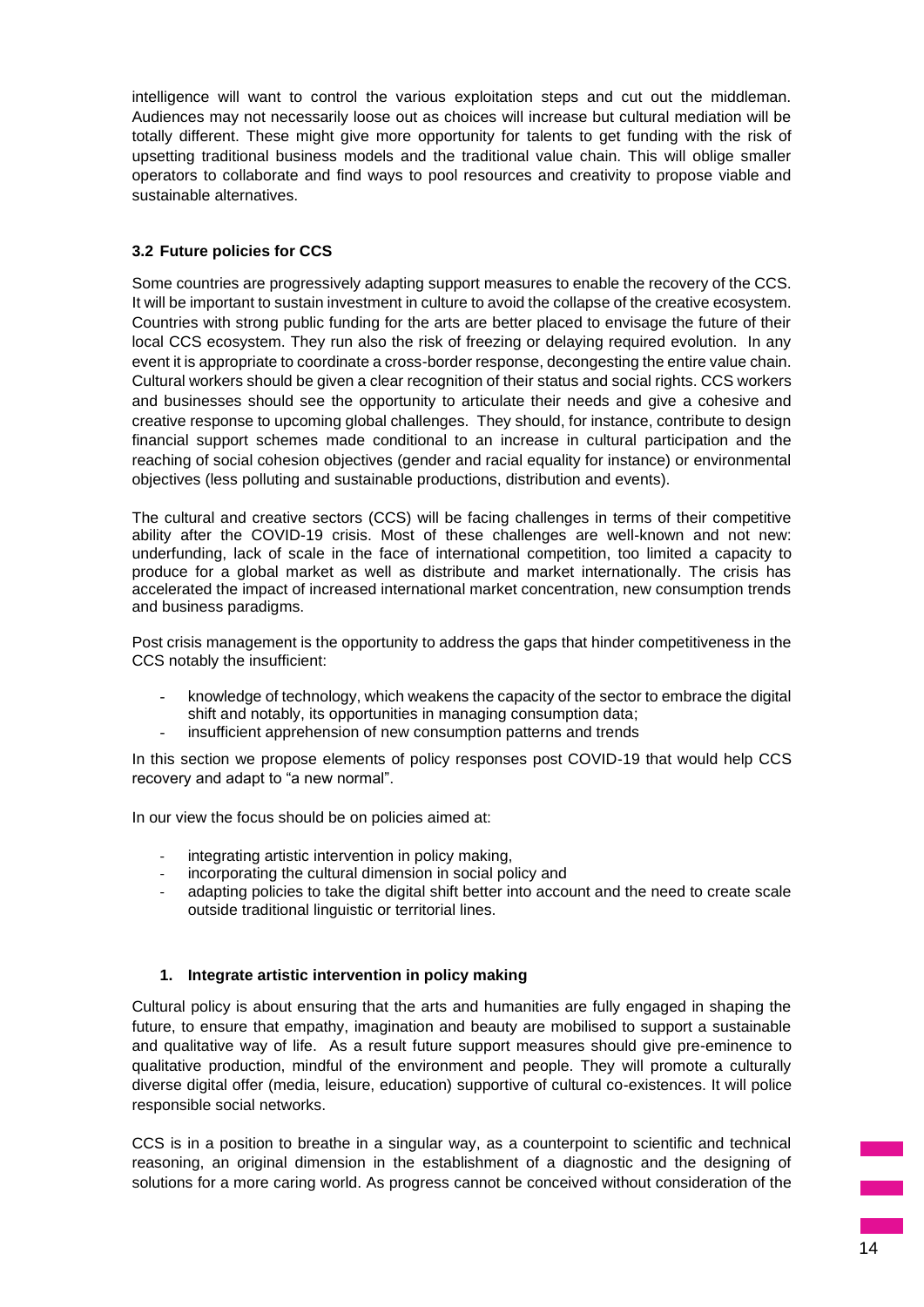cultural dimension artists and cultural workers should be called upon to sublimate the health crisis. There should not be forward-planning committees without artistic intervention.. After all Steven Soderbergh's film "Contagion" featuring Matt Damon and Gwyneth Paltrow as well as a deadly virus implicating bats and China anticipated in 2011 a terrific picture of humanity. The creative world is the best placed to imagine a better world.

# **2. Incorporate the cultural dimension in social policy**

The crisis is the opportunity to reconsider the place of culture in addressing social issues.

The European Union is proposing an ambitious recovery programme to support workers and companies. In this context it is proposed to review the European Pillar of Social Rights and EU social policy to incorporate the cultural dimension of social inclusion. This would facilitate future support of culture-led projects with a social inclusion dimension (ESF+, Horizon Europe, Invest EU programmes).

The current non-recognition of the cultural dimensions of social policy functions as a major impediment for a transversal, cross-sectoral approach to social inclusion. Additionally, it highlights the broader issue of the existing siloes between policy areas; particularly between the European Pillar of Social Rights & EU social policy, the Recovery Programme ("Next Generation EU") and the Agenda for Culture.

This initiative would also be the opportunity to consider the social rights of artists and free lancers in CCS.

# **3. Adapt cultural and industrial policies**

# - **To take into account new patterns**

The sector will have to accelerate its transformation notably in areas of digital programming if it wishes to respond to new cultural and consumption behaviours. For instance, the increased sale of virtual reality headsets may be a knock-on effect of the demand for online concerts and crowd free events contributing to reshape entertainment delivery. Clearly the crisis will spur the digitization of culture and accelerate the digital shift. The CCS will require assistance to adapt to this shift.

Future support measures $61$  will have to take into account new consumption patterns and trends with the objective of improving digital offering. This means:

- ensuring and monitoring the implementation of the Audiovisual Media Service Directive across Member States to support the deployment of digital services that promote cultural diversity and a strong cultural offer representative of local European cultures;
- encouraging a competition policy that is not only focused on impact of concentration on prices but also on consumer choice and the diversity of offer;
- ensuring that large international digital platforms do not discriminate against European content and smaller independent players in licensing terms;
- integrating cultural policy considerations in terms of competitiveness and market access in EU trade and external relation policies;
- ensuring that streaming platforms (which benefit from the creative ecosystem) finance the arts and cultural production and support the marketing and distribution of independent production (production that they did not finance).

 $61$  See notably: Creation, Innovation, Promotion – Competitiveness of the European Audiovisual Industry

<sup>10–11</sup> September 2019, Conclusions of the Audiovisual Summit organised by the EU Finnish Presidency.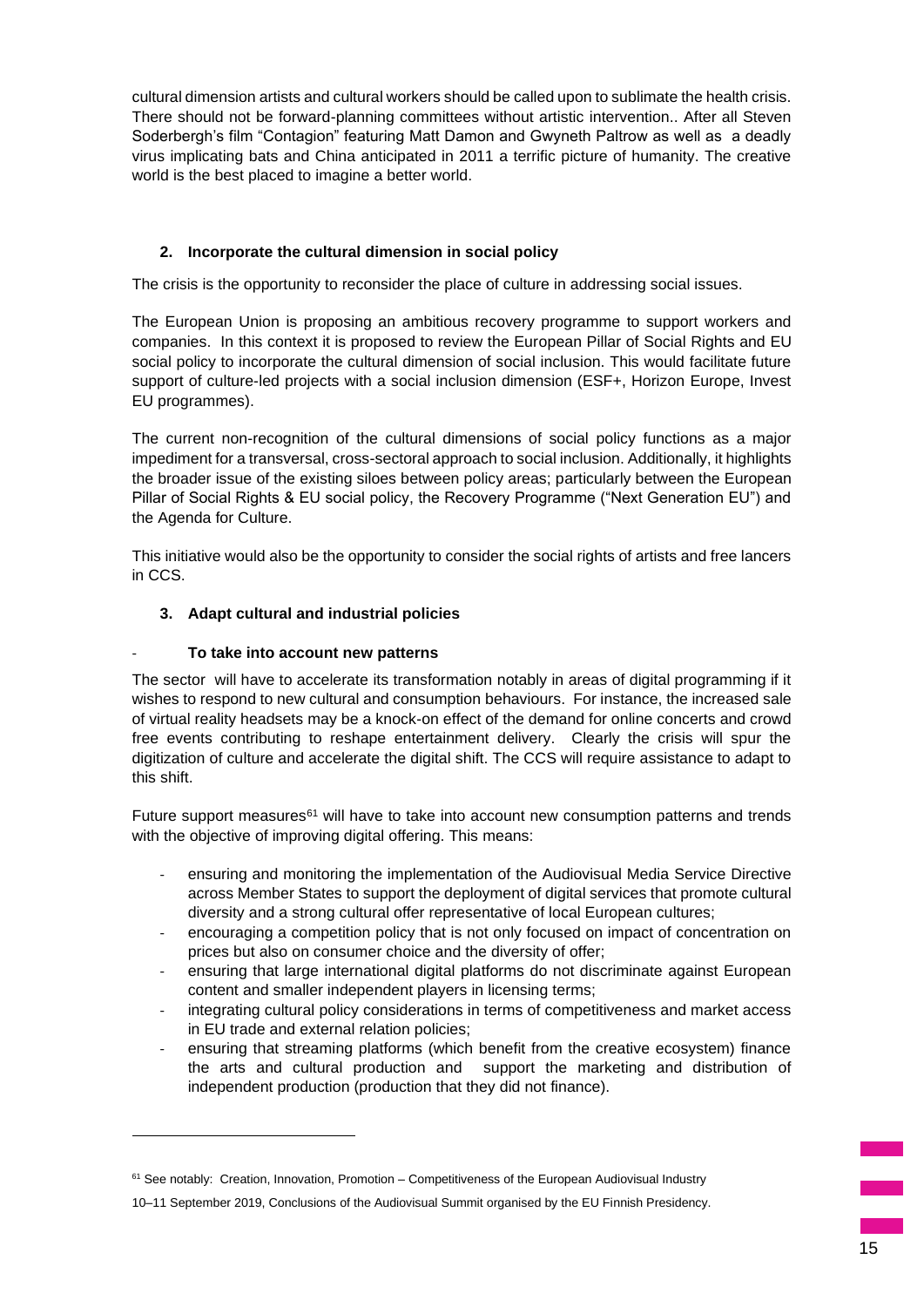## - **To encourage collaboration and pooling of resources**

Competition in the digital global markets calls for scale. Different partnerships both within and across the public and private sectors can bring major competitive advantage by helping different players reach critical mass and encourage cross-innovation. Moreover, teaming up can diversify the media landscape, ensuring a plural offer of content to audiences.

Tapping into partnerships could mean:

- 1. Encouraging collaboration and teaming up amongst European players across the value chain to be able:
	- to invest in ambitious projects and catalogues of content to feed into distribution pipelines,
	- to fund pan-European and international marketing campaigns,
	- to mutualise technical, licensing and service costs to improve the offer to consumers and develop competitiveness in user data management,
	- to develop pan-European or local subscription linear services;
	- 2. Developing relationships between media players and technology companies and research labs to enable AV companies to make better use of algorithm, artificial intelligence and big data in targeting audience and advertisers or in easing licensing processes;

On the other hand survival will also be based on innovation, adaptation, flexibility… and smallness. At the moment, oversized, shiny vessels control the spotlight. They have the resources and the PR apparatus. But sometimes little sailing boats can best navigate choppy waters. This dynamic of destructive consolidation will also take place in the CCS.

However it will oblige smaller operators to collaborate and pool resources to exist. The pandemic will be an opportunity to restructure outside traditional linguistic or territorial lines.

Large and well-funded cultural institutions will have to show solidarity with smaller operators (sharing venues for instance that more compliant with social distancing rules).

Indie producers will have pool their catalogues of rights and build the infrastructure collectively to set up direct-to-audience relationships, and building strategies to generate the heat. This will give them the ability to be able to leverage the streaming platforms' distribution network. Perhaps, in the "new normal," audience and buyers will become more connected to their local scenes and a shared experience of the world collapsing violently will favour a more collaborative approach.

KEA 15.06.2020